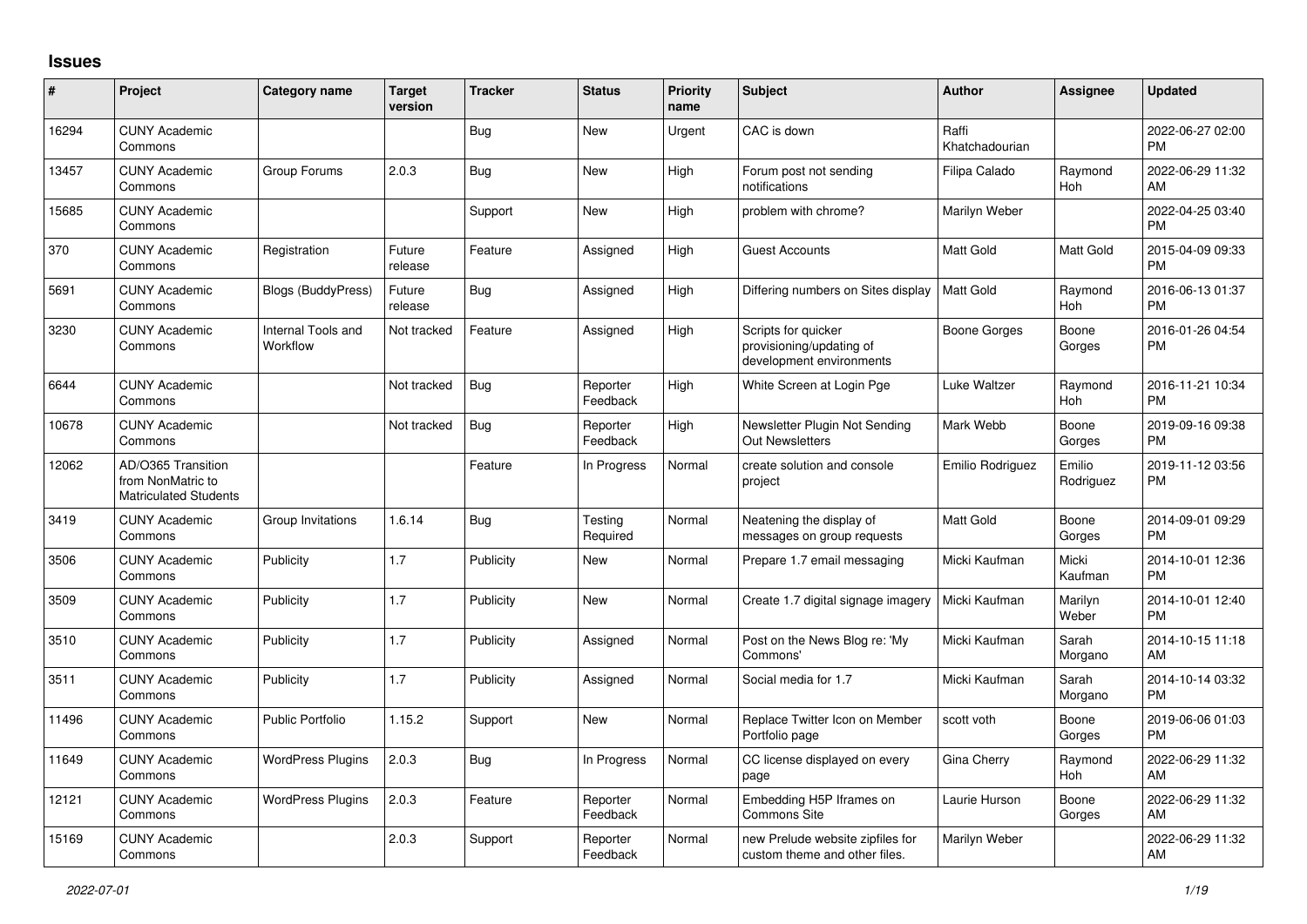| $\#$  | Project                         | <b>Category name</b>     | <b>Target</b><br>version | <b>Tracker</b> | <b>Status</b>        | <b>Priority</b><br>name | <b>Subject</b>                                                       | <b>Author</b>           | <b>Assignee</b> | <b>Updated</b>                |
|-------|---------------------------------|--------------------------|--------------------------|----------------|----------------------|-------------------------|----------------------------------------------------------------------|-------------------------|-----------------|-------------------------------|
| 15613 | <b>CUNY Academic</b><br>Commons |                          | 2.0.3                    | Feature        | Reporter<br>Feedback | Normal                  | Adding "Passster" plugin                                             | Laurie Hurson           |                 | 2022-06-29 11:32<br>AM        |
| 15655 | <b>CUNY Academic</b><br>Commons |                          | 2.0.3                    | Support        | Reporter<br>Feedback | Normal                  | Event Aggregator plugin?                                             | Marilyn Weber           |                 | 2022-06-29 11:32<br>AM        |
| 16199 | <b>CUNY Academic</b><br>Commons | <b>Directories</b>       | 2.0.3                    | <b>Bug</b>     | <b>New</b>           | Normal                  | Removed "Semester" Filter from<br><b>Courses Directory</b>           | Laurie Hurson           | Boone<br>Gorges | 2022-06-29 11:32<br>AM        |
| 16319 | <b>CUNY Academic</b><br>Commons | <b>WordPress Plugins</b> | 2.0.3                    | Bug            | <b>New</b>           | Normal                  | Request for Events Calendar Pro<br>5.14.2 update                     | Raymond Hoh             | Raymond<br>Hoh  | 2022-06-29 03:24<br><b>PM</b> |
| 14784 | <b>CUNY Academic</b><br>Commons |                          |                          | Support        | Reporter<br>Feedback | Normal                  | User report of logo problem when<br>using Customizer theme           | Marilyn Weber           |                 | 2021-09-17 10:25<br>AM        |
| 14792 | <b>CUNY Academic</b><br>Commons |                          |                          | <b>Bug</b>     | <b>New</b>           | Normal                  | Inconsistent email notifications<br>from gravity forms               | Raffi<br>Khatchadourian |                 | 2021-10-04 01:50<br><b>PM</b> |
| 14908 | <b>CUNY Academic</b><br>Commons | Performance              |                          | Bug            | New                  | Normal                  | Stale object cache on cdev                                           | Raymond Hoh             | Boone<br>Gorges | 2021-12-07 09:45<br>AM        |
| 14936 | <b>CUNY Academic</b><br>Commons |                          |                          | Bug            | New                  | Normal                  | Commons websites blocked by<br>SPS campus network                    | Laurie Hurson           |                 | 2021-11-03 03:57<br><b>PM</b> |
| 14940 | <b>CUNY Academic</b><br>Commons |                          |                          | <b>Bug</b>     | New                  | Normal                  | Discrepancy between Commons<br>profile "sites" and actual # of sites | Laurie Hurson           |                 | 2021-11-08 11:09<br>AM        |
| 15045 | <b>CUNY Academic</b><br>Commons |                          |                          | Support        | New                  | Normal                  | no result for KCeL in the search<br>box on the commons               | Marilyn Weber           |                 | 2021-12-10 11:29<br>AM        |
| 15260 | <b>CUNY Academic</b><br>Commons |                          |                          | Support        | Reporter<br>Feedback | Normal                  | Diacritical markings   European<br><b>Stages</b>                     | Marilyn Weber           |                 | 2022-02-04 08:16<br>AM        |
| 15370 | <b>CUNY Academic</b><br>Commons |                          |                          | Support        | Reporter<br>Feedback | Normal                  | All-in-One Event Calendar?                                           | Marilyn Weber           |                 | 2022-02-17 11:03<br>AM        |
| 15516 | <b>CUNY Academic</b><br>Commons | <b>WordPress Plugins</b> |                          | Bug            | Reporter<br>Feedback | Normal                  | Can't publish or save draft of post<br>on wordpress.com              | Raffi<br>Khatchadourian | Raymond<br>Hoh  | 2022-03-02 05:52<br><b>PM</b> |
| 15565 | <b>CUNY Academic</b><br>Commons |                          |                          | Support        | New                  | Normal                  | Events - send updates to an email<br>listserv                        | Marilyn Weber           |                 | 2022-03-10 01:06<br><b>PM</b> |
| 15757 | <b>CUNY Academic</b><br>Commons |                          |                          | <b>Bug</b>     | <b>New</b>           | Normal                  | Members # do not match                                               | Laurie Hurson           |                 | 2022-03-30 04:52<br><b>PM</b> |
| 15767 | <b>CUNY Academic</b><br>Commons | WordPress (misc)         |                          | Support        | New                  | Normal                  | Site loading slowly                                                  | scott voth              | Boone<br>Gorges | 2022-04-04 08:56<br><b>PM</b> |
| 16099 | <b>CUNY Academic</b><br>Commons |                          |                          | Support        | Reporter<br>Feedback | Normal                  | request for Newsletter Glue                                          | Marilyn Weber           |                 | 2022-05-13 12:14<br><b>PM</b> |
| 16110 | <b>CUNY Academic</b><br>Commons |                          |                          | Support        | Reporter<br>Feedback | Normal                  | remove Creative Commons<br>license from pages?                       | Marilyn Weber           | Raymond<br>Hoh  | 2022-05-17 06:11<br><b>PM</b> |
| 16177 | <b>CUNY Academic</b><br>Commons | Reply By Email           |                          | Bug            | <b>New</b>           | Normal                  | Switch to Inbound mode for RBE                                       | Raymond Hoh             | Raymond<br>Hoh  | 2022-05-30 04:32<br>PM        |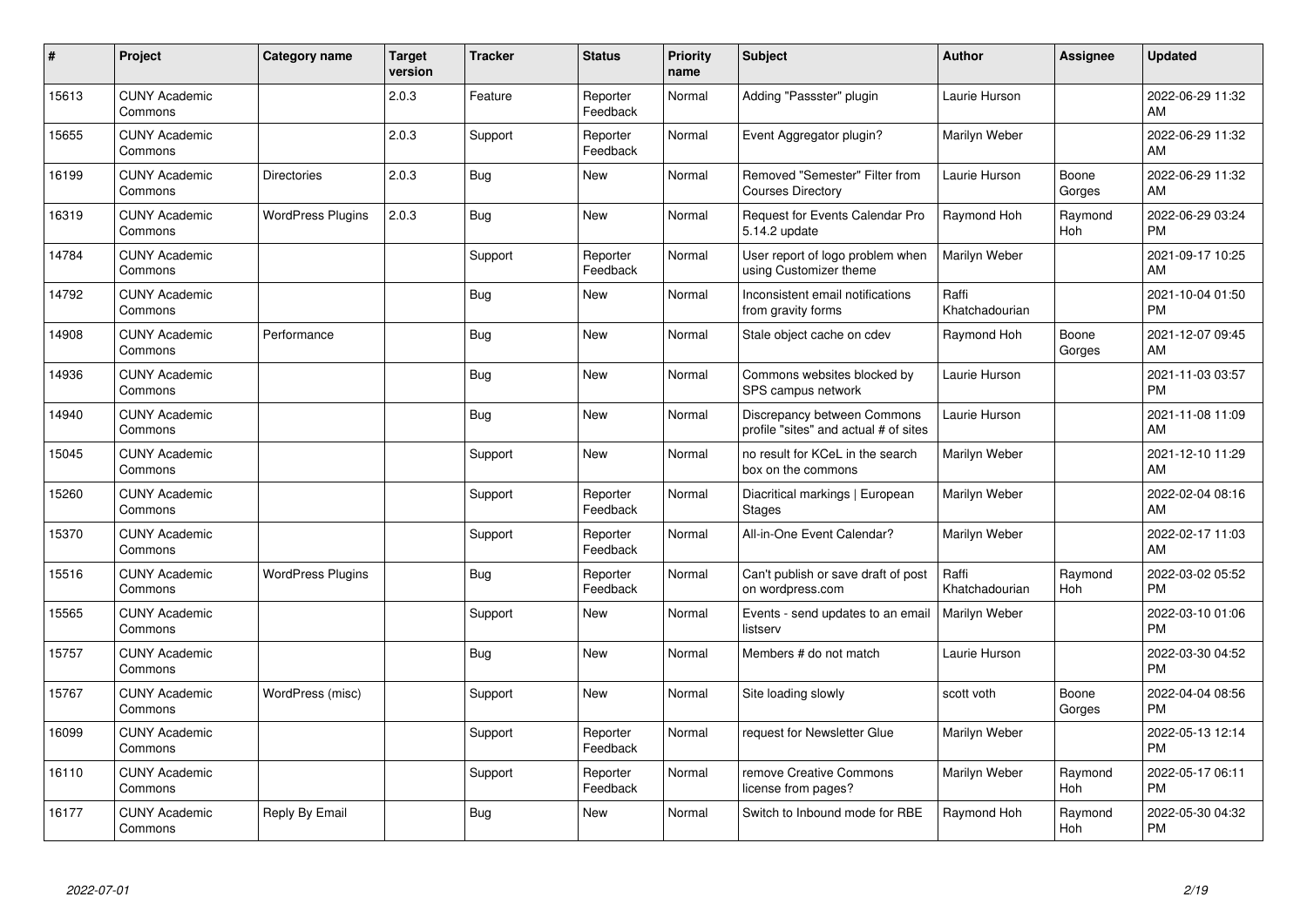| #     | Project                         | Category name                  | <b>Target</b><br>version | Tracker    | <b>Status</b>        | <b>Priority</b><br>name | Subject                                                                                    | Author                  | <b>Assignee</b>     | <b>Updated</b>                |
|-------|---------------------------------|--------------------------------|--------------------------|------------|----------------------|-------------------------|--------------------------------------------------------------------------------------------|-------------------------|---------------------|-------------------------------|
| 16245 | <b>CUNY Academic</b><br>Commons | WordPress (misc)               |                          | <b>Bug</b> | Reporter<br>Feedback | Normal                  | Save Button missing on<br>WordPress Profile page                                           | scott voth              | Raymond<br>Hoh      | 2022-06-16 03:09<br><b>PM</b> |
| 16255 | <b>CUNY Academic</b><br>Commons | WordPress (misc)               |                          | <b>Bug</b> | New                  | Normal                  | Need to define 'MULTISITE'<br>constant in wp-config.php                                    | Raymond Hoh             |                     | 2022-06-19 09:31<br>AM        |
| 16290 | <b>CUNY Academic</b><br>Commons |                                |                          | Feature    | Reporter<br>Feedback | Normal                  | Add Table Of Contents Block<br>plug-in                                                     | Raffi<br>Khatchadourian |                     | 2022-06-24 10:26<br>AM        |
| 16307 | <b>CUNY Academic</b><br>Commons |                                |                          | <b>Bug</b> | <b>New</b>           | Normal                  | Add brief messaging to<br>accept/decline group membership<br>requests                      | Matt Gold               | Boone<br>Gorges     | 2022-06-27 06:13<br>PM        |
| 16314 | <b>CUNY Academic</b><br>Commons | <b>WordPress Plugins</b>       |                          | Feature    | <b>New</b>           | Normal                  | Install Multicollab plug-in?                                                               | Raffi<br>Khatchadourian |                     | 2022-06-29 03:44<br><b>PM</b> |
| 16318 | <b>CUNY Academic</b><br>Commons |                                |                          | Bug        | <b>New</b>           | Normal                  | Unable to Access block editor or<br>embed YouTube videos in new<br>pages, in one site only | <b>Syelle Graves</b>    |                     | 2022-06-29 02:24<br><b>PM</b> |
| 10439 | <b>CUNY Academic</b><br>Commons | Design                         | 2.1.0                    | Design/UX  | <b>New</b>           | Normal                  | Create Style Guide for Commons                                                             | Sonja Leix              | Sara Cannon         | 2022-06-28 01:43<br><b>PM</b> |
| 13891 | <b>CUNY Academic</b><br>Commons | Internal Tools and<br>Workflow | 2.1.0                    | Feature    | <b>New</b>           | Normal                  | Migrate automated linting to<br>GitHub Actions                                             | <b>Boone Gorges</b>     | Jeremy Felt         | 2022-06-29 11:13<br>AM        |
| 13946 | <b>CUNY Academic</b><br>Commons | <b>WordPress Plugins</b>       | 2.1.0                    | Support    | Assigned             | Normal                  | Custom Embed handler For<br>OneDrive files                                                 | scott voth              | Raymond<br>Hoh      | 2022-05-26 10:46<br>AM        |
| 15194 | <b>CUNY Academic</b><br>Commons | Internal Tools and<br>Workflow | 2.1.0                    | Feature    | <b>New</b>           | Normal                  | PHPCS sniff for un-restored<br>switch_to_blog() calls                                      | <b>Boone Gorges</b>     | Jeremy Felt         | 2022-05-26 10:45<br>AM        |
| 15883 | <b>CUNY Academic</b><br>Commons |                                | 2.1.0                    | Feature    | <b>New</b>           | Normal                  | Release BPGES update                                                                       | <b>Boone Gorges</b>     | Boone<br>Gorges     | 2022-05-26 10:39<br>AM        |
| 287   | <b>CUNY Academic</b><br>Commons | WordPress (misc)               | Future<br>release        | Feature    | Assigned             | Normal                  | Create troubleshooting tool for<br>account sign-up                                         | <b>Matt Gold</b>        | Boone<br>Gorges     | 2015-11-09 06:17<br><b>PM</b> |
| 308   | <b>CUNY Academic</b><br>Commons | Registration                   | Future<br>release        | Feature    | <b>New</b>           | Normal                  | Group recommendations for<br>signup process                                                | <b>Boone Gorges</b>     | Samantha<br>Raddatz | 2015-11-09 05:07<br><b>PM</b> |
| 364   | <b>CUNY Academic</b><br>Commons | <b>WordPress Plugins</b>       | Future<br>release        | Feature    | <b>New</b>           | Normal                  | <b>Bulletin Board</b>                                                                      | Matt Gold               |                     | 2015-01-05 08:50<br><b>PM</b> |
| 365   | <b>CUNY Academic</b><br>Commons | WordPress (misc)               | Future<br>release        | Feature    | Assigned             | Normal                  | <b>Create Mouseover Tooltips</b><br>throughout Site                                        | Matt Gold               | Chris Stein         | 2015-11-09 06:18<br><b>PM</b> |
| 377   | <b>CUNY Academic</b><br>Commons | <b>BuddyPress (misc)</b>       | Future<br>release        | Feature    | Assigned             | Normal                  | Like buttons                                                                               | Matt Gold               | Boone<br>Gorges     | 2010-11-16 05:13<br>PM        |
| 412   | <b>CUNY Academic</b><br>Commons | <b>WordPress Themes</b>        | Future<br>release        | Feature    | Assigned             | Normal                  | <b>Featured Themes</b>                                                                     | Matt Gold               | Dominic<br>Giglio   | 2015-01-05 08:44<br><b>PM</b> |
| 435   | <b>CUNY Academic</b><br>Commons | BuddyPress (misc)              | Future<br>release        | Feature    | Assigned             | Normal                  | Include Avatar Images in Forum<br><b>Post Notification Emails</b>                          | Matt Gold               | Boone<br>Gorges     | 2010-12-08 12:40<br><b>PM</b> |
| 481   | <b>CUNY Academic</b><br>Commons | Groups (misc)                  | Future<br>release        | Feature    | Assigned             | Normal                  | ability to archive inactive groups<br>and blogs                                            | Michael Mandiberg       | Samantha<br>Raddatz | 2015-11-09 05:56<br><b>PM</b> |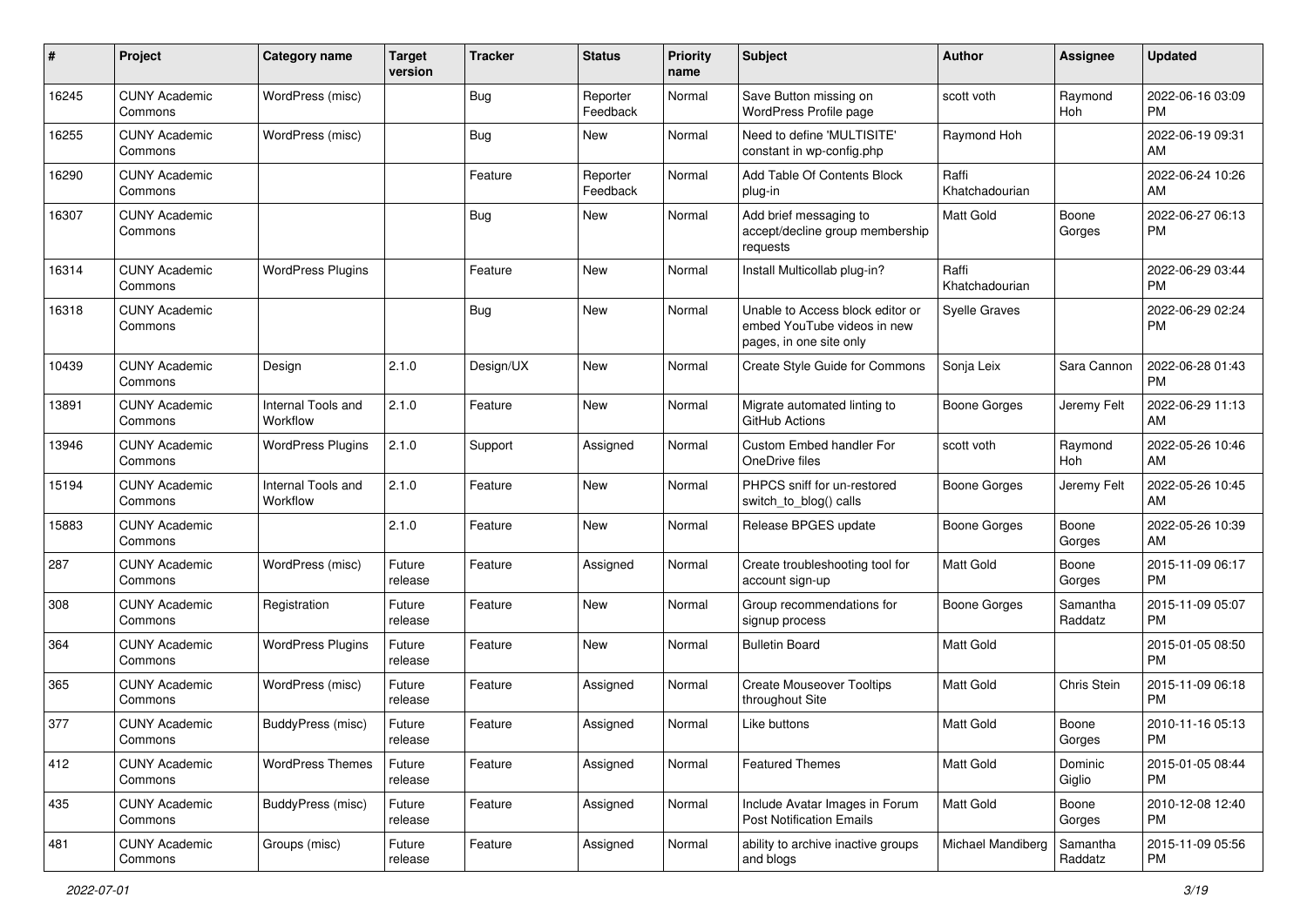| #    | Project                         | <b>Category name</b>     | <b>Target</b><br>version | <b>Tracker</b> | <b>Status</b>        | <b>Priority</b><br>name | <b>Subject</b>                                                       | <b>Author</b>      | Assignee            | <b>Updated</b>                |
|------|---------------------------------|--------------------------|--------------------------|----------------|----------------------|-------------------------|----------------------------------------------------------------------|--------------------|---------------------|-------------------------------|
| 497  | <b>CUNY Academic</b><br>Commons | <b>WordPress Plugins</b> | Future<br>release        | Feature        | Assigned             | Normal                  | Drag and Drop Ordering on<br>Gallery Post Plugin                     | <b>Matt Gold</b>   | Ron Rennick         | 2015-11-09 06:18<br><b>PM</b> |
| 500  | <b>CUNY Academic</b><br>Commons | BuddyPress (misc)        | Future<br>release        | Feature        | Assigned             | Normal                  | Export Group Data                                                    | <b>Matt Gold</b>   | Boone<br>Gorges     | 2010-12-19 12:09<br><b>PM</b> |
| 554  | <b>CUNY Academic</b><br>Commons | BuddyPress (misc)        | Future<br>release        | Feature        | Assigned             | Normal                  | Add Trackback notifications to<br>site-wide activity feed            | <b>Matt Gold</b>   | Boone<br>Gorges     | 2015-11-09 06:19<br><b>PM</b> |
| 585  | <b>CUNY Academic</b><br>Commons | Group Forums             | Future<br>release        | Feature        | Assigned             | Normal                  | Merge Forum Topics                                                   | Sarah Morgano      | Boone<br>Gorges     | 2011-07-06 04:11<br><b>PM</b> |
| 599  | <b>CUNY Academic</b><br>Commons | BuddyPress (misc)        | Future<br>release        | Feature        | Assigned             | Normal                  | Consider adding rating plugins for<br><b>BuddyPress/BBPress</b>      | <b>Matt Gold</b>   | Boone<br>Gorges     | 2011-08-22 06:50<br><b>PM</b> |
| 618  | <b>CUNY Academic</b><br>Commons | <b>BuddyPress Docs</b>   | Future<br>release        | Feature        | Assigned             | Normal                  | <b>BuddyPress Docs: export formats</b>                               | Boone Gorges       | Boone<br>Gorges     | 2015-11-09 05:38<br><b>PM</b> |
| 635  | <b>CUNY Academic</b><br>Commons | BuddyPress (misc)        | Future<br>release        | Feature        | Assigned             | Normal                  | Big Blue Button -<br>Videoconferencing in Groups and<br><b>Blogs</b> | <b>Matt Gold</b>   | Boone<br>Gorges     | 2011-03-14 03:24<br><b>PM</b> |
| 653  | <b>CUNY Academic</b><br>Commons | Group Blogs              | Future<br>release        | Feature        | Assigned             | Normal                  | Redesign Integration of Groups<br>and Blogs                          | Matt Gold          | Samantha<br>Raddatz | 2015-11-09 05:40<br><b>PM</b> |
| 658  | <b>CUNY Academic</b><br>Commons | <b>WordPress Plugins</b> | Future<br>release        | Feature        | Assigned             | Normal                  | Rebulid Sitewide Tag Suggestion                                      | Matt Gold          | Boone<br>Gorges     | 2015-01-05 08:47<br><b>PM</b> |
| 860  | <b>CUNY Academic</b><br>Commons | Design                   | Future<br>release        | Design/UX      | Assigned             | Normal                  | <b>Standardize Button Treatment</b><br><b>Across the Commons</b>     | Chris Stein        | Chris Stein         | 2014-05-01 09:45<br>AM        |
| 1105 | <b>CUNY Academic</b><br>Commons | WordPress (misc)         | Future<br>release        | Feature        | Assigned             | Normal                  | Rephrase Blog Privacy Options                                        | Matt Gold          | Samantha<br>Raddatz | 2015-11-09 06:19<br><b>PM</b> |
| 1422 | <b>CUNY Academic</b><br>Commons | <b>BuddyPress Docs</b>   | Future<br>release        | Feature        | Assigned             | Normal                  | Make "created Doc" activity icons<br>non-mini                        | Boone Gorges       | Boone<br>Gorges     | 2015-11-09 05:48<br><b>PM</b> |
| 1460 | <b>CUNY Academic</b><br>Commons | Analytics                | Future<br>release        | Feature        | Assigned             | Normal                  | Update System Report                                                 | <b>Brian Foote</b> | Boone<br>Gorges     | 2015-11-09 06:13<br><b>PM</b> |
| 1508 | <b>CUNY Academic</b><br>Commons | WordPress (misc)         | Future<br>release        | Feature        | Assigned             | Normal                  | Share login cookies across<br>mapped domains                         | Boone Gorges       | Boone<br>Gorges     | 2012-07-02 12:12<br><b>PM</b> |
| 1544 | <b>CUNY Academic</b><br>Commons | Groups (misc)            | Future<br>release        | Feature        | Reporter<br>Feedback | Normal                  | Group Filtering and Sorting                                          | Matt Gold          | Chris Stein         | 2019-03-01 02:25<br><b>PM</b> |
| 1744 | <b>CUNY Academic</b><br>Commons | <b>BuddyPress Docs</b>   | Future<br>release        | Feature        | Assigned             | Normal                  | Spreadsheet-style Docs                                               | Boone Gorges       | Boone<br>Gorges     | 2015-11-09 06:13<br><b>PM</b> |
| 1888 | <b>CUNY Academic</b><br>Commons | Home Page                | Future<br>release        | Feature        | Assigned             | Normal                  | Refactor BP MPO Activity Filter to<br>support proper pagination      | Sarah Morgano      | Boone<br>Gorges     | 2014-05-01 07:11<br><b>PM</b> |
| 2167 | <b>CUNY Academic</b><br>Commons | WordPress (misc)         | Future<br>release        | Bug            | Assigned             | Normal                  | <b>CAC-Livestream Plugin Issues</b>                                  | Michael Smith      | Dominic<br>Giglio   | 2015-01-02 03:06<br><b>PM</b> |
| 2523 | <b>CUNY Academic</b><br>Commons | <b>BuddyPress Docs</b>   | Future<br>release        | Feature        | Assigned             | Normal                  | Allow Users to Upload Images to<br><b>BP</b> Docs                    | Matt Gold          | Boone<br>Gorges     | 2015-11-09 06:14<br><b>PM</b> |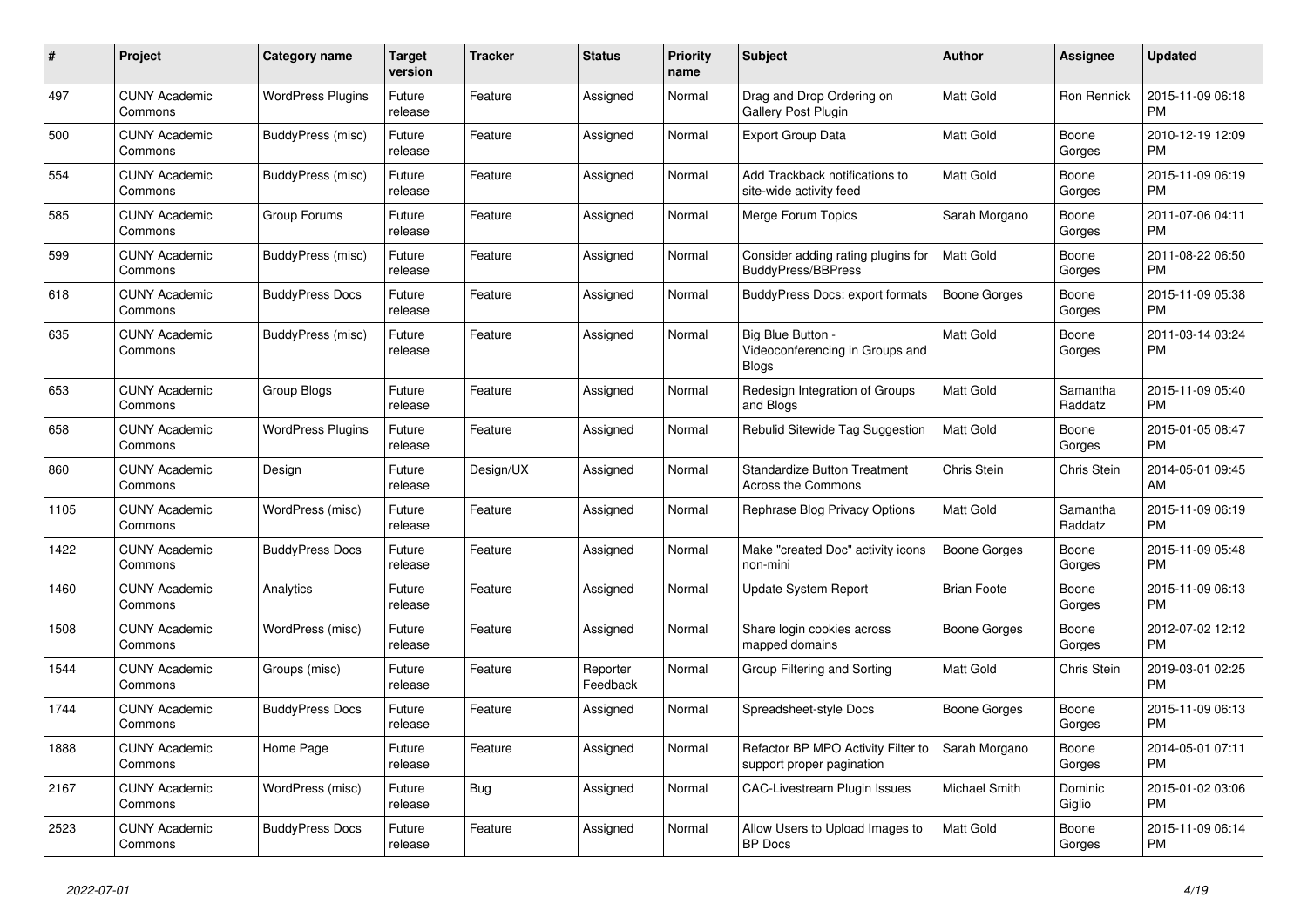| #    | Project                         | Category name           | <b>Target</b><br>version | <b>Tracker</b> | <b>Status</b> | <b>Priority</b><br>name | <b>Subject</b>                                                                 | Author           | <b>Assignee</b>     | <b>Updated</b>                |
|------|---------------------------------|-------------------------|--------------------------|----------------|---------------|-------------------------|--------------------------------------------------------------------------------|------------------|---------------------|-------------------------------|
| 2753 | <b>CUNY Academic</b><br>Commons | <b>Public Portfolio</b> | Future<br>release        | Feature        | <b>New</b>    | Normal                  | Create actual actual tagification in<br>academic interests and other<br>fields | Micki Kaufman    | Boone<br>Gorges     | 2015-01-05 08:52<br><b>PM</b> |
| 2754 | <b>CUNY Academic</b><br>Commons | Design                  | Future<br>release        | Feature        | Assigned      | Normal                  | Determine strategy for CAC logo<br>handling in top header                      | Micki Kaufman    | Chris Stein         | 2015-01-05 08:53<br><b>PM</b> |
| 2832 | <b>CUNY Academic</b><br>Commons | <b>Public Portfolio</b> | Future<br>release        | Feature        | Assigned      | Normal                  | Improve interface for (not)<br>auto-linking profile fields                     | Boone Gorges     | Chris Stein         | 2015-01-05 08:52<br><b>PM</b> |
| 2881 | <b>CUNY Academic</b><br>Commons | <b>Public Portfolio</b> | Future<br>release        | Feature        | Assigned      | Normal                  | Redesign the UX for Profiles                                                   | Chris Stein      | Chris Stein         | 2016-10-13 12:45<br><b>PM</b> |
| 3002 | <b>CUNY Academic</b><br>Commons | Search                  | Future<br>release        | Feature        | Assigned      | Normal                  | Overhaul CAC search by using<br>external search appliance                      | Boone Gorges     | Boone<br>Gorges     | 2020-07-15 03:05<br><b>PM</b> |
| 3042 | <b>CUNY Academic</b><br>Commons | <b>Public Portfolio</b> | Future<br>release        | Feature        | Assigned      | Normal                  | Browsing member interests                                                      | <b>Matt Gold</b> | Boone<br>Gorges     | 2015-03-21 09:04<br><b>PM</b> |
| 3059 | <b>CUNY Academic</b><br>Commons | Group Forums            | Future<br>release        | Design/UX      | <b>New</b>    | Normal                  | Forum Post Permissable Content<br><b>Explanatory Text</b>                      | Chris Stein      | Chris Stein         | 2015-04-02 11:27<br>AM        |
| 3090 | <b>CUNY Academic</b><br>Commons | Twitter page            | Future<br>release        | Feature        | Assigned      | Normal                  | Prevent Retweets from showing<br>up on Commons twitter page                    | Matt Gold        | Tahir Butt          | 2016-10-24 11:31<br>AM        |
| 3192 | <b>CUNY Academic</b><br>Commons | Group Forums            | Future<br>release        | Feature        | Assigned      | Normal                  | Customizable forum views for<br>bbPress 2.x group forums                       | Boone Gorges     | Raymond<br>Hoh      | 2015-11-09 12:47<br><b>PM</b> |
| 3193 | <b>CUNY Academic</b><br>Commons | Group Forums            | Future<br>release        | Feature        | Assigned      | Normal                  | bbPress 2.x dynamic roles and<br><b>RBE</b>                                    | Boone Gorges     | Boone<br>Gorges     | 2014-09-30 01:30<br><b>PM</b> |
| 3220 | <b>CUNY Academic</b><br>Commons | <b>Public Portfolio</b> | Future<br>release        | Feature        | Assigned      | Normal                  | Add indent/outdent option to<br>Formatting Buttons on Profile<br>Page          | <b>Matt Gold</b> | Boone<br>Gorges     | 2014-05-21 10:39<br><b>PM</b> |
| 3308 | <b>CUNY Academic</b><br>Commons | Group Invitations       | Future<br>release        | Feature        | Assigned      | Normal                  | Allow members to rescind group<br>invitations                                  | <b>Matt Gold</b> | Boone<br>Gorges     | 2015-04-01 08:53<br><b>PM</b> |
| 3330 | <b>CUNY Academic</b><br>Commons | My Commons              | Future<br>release        | Feature        | Assigned      | Normal                  | 'Commons Information" tool                                                     | Boone Gorges     | Chris Stein         | 2014-09-22 08:46<br><b>PM</b> |
| 3458 | <b>CUNY Academic</b><br>Commons | Groups (misc)           | Future<br>release        | Feature        | Assigned      | Normal                  | Filter Members of Group by<br>Campus                                           | Michael Smith    | Samantha<br>Raddatz | 2014-09-26 08:32<br><b>PM</b> |
| 3473 | <b>CUNY Academic</b><br>Commons | User Experience         | Future<br>release        | Feature        | Assigned      | Normal                  | Commons profile: Add help info<br>about "Positions" replacing "title"          | Keith Miyake     | Samantha<br>Raddatz | 2015-11-09 02:28<br><b>PM</b> |
| 3475 | <b>CUNY Academic</b><br>Commons | Events                  | Future<br>release        | Feature        | Assigned      | Normal                  | Request to add plugin to<br>streamline room<br>booking/appointment booking     | Naomi Barrettara | Boone<br>Gorges     | 2014-12-01 05:14<br><b>PM</b> |
| 3492 | <b>CUNY Academic</b><br>Commons | <b>WordPress Themes</b> | Future<br>release        | Support        | Assigned      | Normal                  | Add CBOX theme to the<br>Commons                                               | scott voth       | Raymond<br>Hoh      | 2014-10-08 05:55<br><b>PM</b> |
| 3517 | <b>CUNY Academic</b><br>Commons | My Commons              | Future<br>release        | Feature        | Assigned      | Normal                  | Mute/Unmute My Commons<br>updates                                              | <b>Matt Gold</b> | Raymond<br>Hoh      | 2015-11-09 01:19<br>PM        |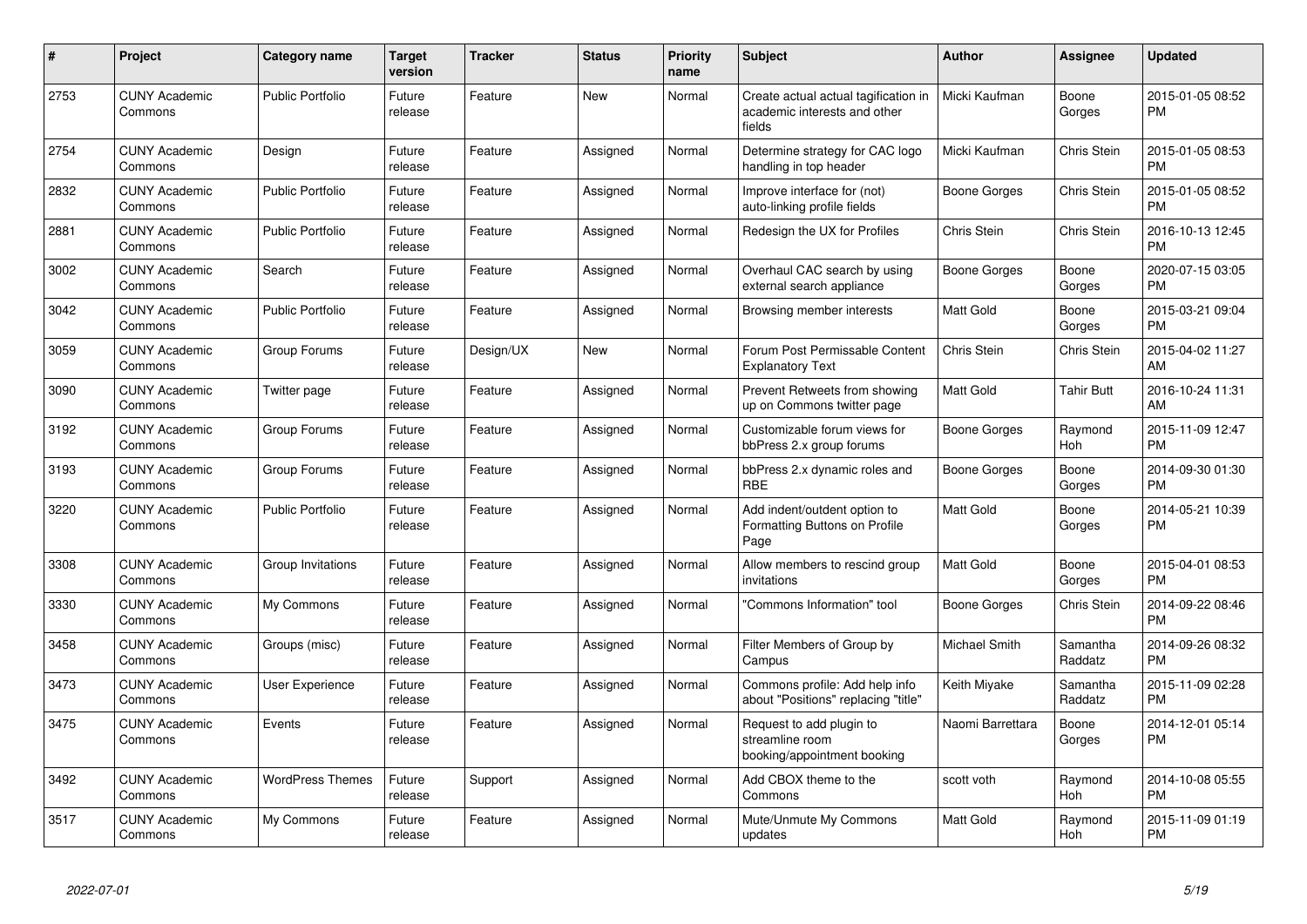| $\#$ | Project                         | <b>Category name</b>     | <b>Target</b><br>version | <b>Tracker</b> | <b>Status</b> | Priority<br>name | <b>Subject</b>                                                      | <b>Author</b>           | Assignee            | <b>Updated</b>                |
|------|---------------------------------|--------------------------|--------------------------|----------------|---------------|------------------|---------------------------------------------------------------------|-------------------------|---------------------|-------------------------------|
| 3536 | <b>CUNY Academic</b><br>Commons | My Commons               | Future<br>release        | Feature        | Assigned      | Normal           | Infinite Scroll on My Commons<br>page                               | <b>Matt Gold</b>        | Raymond<br>Hoh      | 2015-04-13 04:42<br><b>PM</b> |
| 3577 | <b>CUNY Academic</b><br>Commons | My Commons               | Future<br>release        | Design/UX      | Assigned      | Normal           | Replies to items in My Commons                                      | <b>Matt Gold</b>        | Raymond<br>Hoh      | 2015-04-09 05:19<br><b>PM</b> |
| 3580 | <b>CUNY Academic</b><br>Commons | Group Blogs              | Future<br>release        | Feature        | <b>New</b>    | Normal           | Multiple blogs per group                                            | Boone Gorges            | Boone<br>Gorges     | 2018-02-20 02:02<br><b>PM</b> |
| 3662 | <b>CUNY Academic</b><br>Commons | <b>SEO</b>               | Future<br>release        | Feature        | Assigned      | Normal           | Duplicate Content/SEO/Google<br>issues                              | Matt Gold               | Raymond<br>Hoh      | 2015-04-13 04:37<br><b>PM</b> |
| 3691 | <b>CUNY Academic</b><br>Commons | <b>WordPress Plugins</b> | Future<br>release        | Bug            | <b>New</b>    | Normal           | <b>WPMU Domain Mapping</b><br>Debugging on cdev                     | Raymond Hoh             | Matt Gold           | 2014-12-12 09:04<br>AM        |
| 3759 | <b>CUNY Academic</b><br>Commons | WordPress (misc)         | Future<br>release        | Feature        | Assigned      | Normal           | Review Interface for Adding Users<br>to Blogs                       | <b>Matt Gold</b>        | Boone<br>Gorges     | 2015-03-24 05:52<br><b>PM</b> |
| 3768 | <b>CUNY Academic</b><br>Commons | <b>Public Portfolio</b>  | Future<br>release        | Feature        | Assigned      | Normal           | Institutions/Past positions on<br>public portfolios                 | <b>Matt Gold</b>        | Boone<br>Gorges     | 2018-04-23 10:44<br>AM        |
| 3770 | <b>CUNY Academic</b><br>Commons | <b>Public Portfolio</b>  | Future<br>release        | Feature        | Assigned      | Normal           | Improve Layout/Formatting of<br>Positions Area on Public Portfolios | Matt Gold               | Chris Stein         | 2015-04-01 09:17<br><b>PM</b> |
| 3939 | <b>CUNY Academic</b><br>Commons | <b>WordPress Plugins</b> | Future<br>release        | <b>Bug</b>     | Hold          | Normal           | Activity stream support for<br>Co-Authors Plus plugin               | Raymond Hoh             | Raymond<br>Hoh      | 2015-11-09 06:13<br><b>PM</b> |
| 4053 | <b>CUNY Academic</b><br>Commons | Events                   | Future<br>release        | Feature        | Assigned      | Normal           | Create new tab for past events                                      | <b>Matt Gold</b>        | Boone<br>Gorges     | 2015-05-12 02:10<br><b>PM</b> |
| 4221 | <b>CUNY Academic</b><br>Commons | Group Forums             | Future<br>release        | Design/UX      | Assigned      | Normal           | Add 'Number of Posts' display<br>option to Forum page               | Samantha Raddatz        | Samantha<br>Raddatz | 2015-06-26 02:21<br><b>PM</b> |
| 4222 | <b>CUNY Academic</b><br>Commons | <b>User Experience</b>   | Future<br>release        | Design/UX      | New           | Normal           | Add information to 'Delete<br>Account' page                         | Samantha Raddatz        | scott voth          | 2015-06-26 11:35<br>AM        |
| 4225 | <b>CUNY Academic</b><br>Commons | DiRT Integration         | Future<br>release        | Design/UX      | New           | Normal           | Add information to DIRT page (in<br>Create a Group)                 | Samantha Raddatz        | <b>Matt Gold</b>    | 2015-06-26 03:14<br><b>PM</b> |
| 4226 | <b>CUNY Academic</b><br>Commons | <b>BuddyPress Docs</b>   | Future<br>release        | Design/UX      | New           | Normal           | Add option to connect a Doc with<br>a Group                         | Samantha Raddatz        | Samantha<br>Raddatz | 2015-09-09 04:08<br><b>PM</b> |
| 4238 | <b>CUNY Academic</b><br>Commons | Events                   | Future<br>release        | Feature        | Assigned      | Normal           | Copy Events to Other Groups?                                        | Matt Gold               | Boone<br>Gorges     | 2015-07-02 10:08<br>AM        |
| 4253 | <b>CUNY Academic</b><br>Commons | <b>Public Portfolio</b>  | Future<br>release        | Design/UX      | <b>New</b>    | Normal           | Encourage users to add portfolio<br>content                         | Samantha Raddatz        | Samantha<br>Raddatz | 2015-07-07 11:32<br>AM        |
| 4388 | <b>CUNY Academic</b><br>Commons | WordPress (misc)         | Future<br>release        | Bug            | Assigned      | Normal           | Repeated request for<br>authentication.                             | Alice.Lynn<br>McMichael | Raymond<br>Hoh      | 2015-08-11 07:35<br><b>PM</b> |
| 4404 | <b>CUNY Academic</b><br>Commons | Public Portfolio         | Future<br>release        | Design/UX      | Assigned      | Normal           | Change color of permissions info<br>on portfolio editing interface  | Matt Gold               | Samantha<br>Raddatz | 2015-08-11 05:28<br><b>PM</b> |
| 4438 | <b>CUNY Academic</b><br>Commons | Events                   | Future<br>release        | Bug            | Assigned      | Normal           | Events Calendar - Export<br><b>Recurring Events</b>                 | scott voth              | Daniel Jones        | 2016-05-23 04:25<br><b>PM</b> |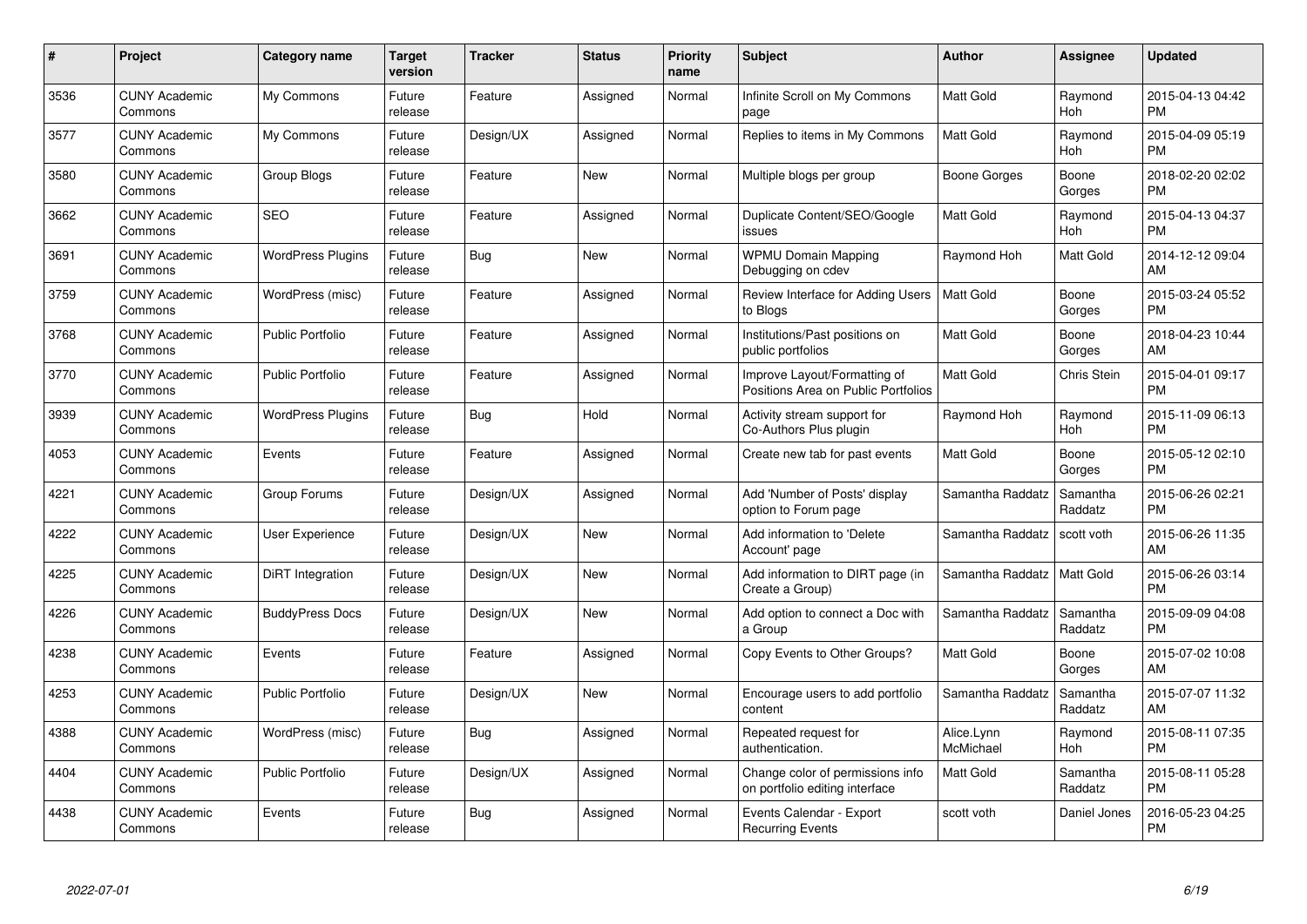| #    | <b>Project</b>                  | Category name           | <b>Target</b><br>version | <b>Tracker</b> | <b>Status</b> | <b>Priority</b><br>name | <b>Subject</b>                                                                    | <b>Author</b>           | Assignee            | <b>Updated</b>                |
|------|---------------------------------|-------------------------|--------------------------|----------------|---------------|-------------------------|-----------------------------------------------------------------------------------|-------------------------|---------------------|-------------------------------|
| 4481 | <b>CUNY Academic</b><br>Commons | Events                  | Future<br>release        | Feature        | New           | Normal                  | Group admins/mods should have<br>the ability to unlink an event from<br>the group | Boone Gorges            | Boone<br>Gorges     | 2017-04-24 03:53<br><b>PM</b> |
| 4592 | <b>CUNY Academic</b><br>Commons | Events                  | Future<br>release        | Design/UX      | New           | Normal                  | Event Creation - Venue Dropdown<br>Slow                                           | Samantha Raddatz        | Boone<br>Gorges     | 2015-09-14 04:56<br><b>PM</b> |
| 4622 | <b>CUNY Academic</b><br>Commons | <b>Public Portfolio</b> | Future<br>release        | Design/UX      | <b>New</b>    | Normal                  | <b>Profile Visibility Settings</b>                                                | Samantha Raddatz        | Samantha<br>Raddatz | 2015-09-21 12:18<br><b>PM</b> |
| 4635 | <b>CUNY Academic</b><br>Commons | Authentication          | Future<br>release        | Feature        | <b>New</b>    | Normal                  | Allow non-WP authentication                                                       | Boone Gorges            | Sonja Leix          | 2019-03-01 02:05<br><b>PM</b> |
| 4661 | <b>CUNY Academic</b><br>Commons | <b>User Experience</b>  | Future<br>release        | Bug            | Assigned      | Normal                  | <b>Simplify Events text</b>                                                       | <b>Matt Gold</b>        | Samantha<br>Raddatz | 2015-10-02 09:06<br><b>PM</b> |
| 4903 | <b>CUNY Academic</b><br>Commons | Events                  | Future<br>release        | Design/UX      | Assigned      | Normal                  | Improving visual appearance of<br>event calendars                                 | <b>Matt Gold</b>        | Boone<br>Gorges     | 2016-10-13 11:51<br>AM        |
| 4980 | <b>CUNY Academic</b><br>Commons | Home Page               | Future<br>release        | Feature        | Assigned      | Normal                  | <b>CAC Featured Content -- Adding</b><br>Randomization                            | <b>Matt Gold</b>        | Boone<br>Gorges     | 2016-12-12 03:01<br><b>PM</b> |
| 5182 | <b>CUNY Academic</b><br>Commons | Social Paper            | Future<br>release        | Design/UX      | New           | Normal                  | "Publishing" a private paper on<br>social paper?                                  | Raffi<br>Khatchadourian | Boone<br>Gorges     | 2016-10-13 04:12<br><b>PM</b> |
| 5183 | <b>CUNY Academic</b><br>Commons | Social Paper            | Future<br>release        | Design/UX      | <b>New</b>    | Normal                  | Creating a new paper when<br>viewing an existing paper                            | Raffi<br>Khatchadourian | Samantha<br>Raddatz | 2016-02-02 12:09<br><b>PM</b> |
| 5199 | <b>CUNY Academic</b><br>Commons | Social Paper            | Future<br>release        | Feature        | <b>New</b>    | Normal                  | add tables to the SP editor                                                       | Marilyn Weber           |                     | 2016-10-24 11:27<br>AM        |
| 5205 | <b>CUNY Academic</b><br>Commons | Social Paper            | Future<br>release        | Feature        | New           | Normal                  | Social Paper folders                                                              | Marilyn Weber           |                     | 2016-02-11 10:24<br><b>PM</b> |
| 5225 | <b>CUNY Academic</b><br>Commons | Registration            | Future<br>release        | Feature        | Assigned      | Normal                  | On-boarding Issues                                                                | Luke Waltzer            | Samantha<br>Raddatz | 2016-02-12 02:58<br><b>PM</b> |
| 5234 | <b>CUNY Academic</b><br>Commons | Membership              | Future<br>release        | Feature        | Assigned      | Normal                  | Write Unconfirmed patch for WP                                                    | Boone Gorges            | Boone<br>Gorges     | 2016-10-24 11:18<br>AM        |
| 5268 | <b>CUNY Academic</b><br>Commons | Group Forums            | Future<br>release        | Bug            | Assigned      | Normal                  | Long-time to post to multiple<br>groups                                           | Luke Waltzer            | Daniel Jones        | 2016-09-07 06:31<br><b>PM</b> |
| 5282 | <b>CUNY Academic</b><br>Commons | Social Paper            | Future<br>release        | Bug            | New           | Normal                  | Replying via email directs to paper<br>but not individual comment.                | Marilyn Weber           | Raymond<br>Hoh      | 2016-03-02 01:48<br><b>PM</b> |
| 5316 | <b>CUNY Academic</b><br>Commons | <b>User Experience</b>  | Future<br>release        | Feature        | Assigned      | Normal                  | Prompt user email address<br>updates                                              | <b>Matt Gold</b>        | Stephen Real        | 2016-12-21 03:30<br><b>PM</b> |
| 5397 | <b>CUNY Academic</b><br>Commons | Social Paper            | Future<br>release        | Feature        | <b>New</b>    | Normal                  | frustrating to have to<br>enable/disable in SP                                    | Marilyn Weber           | Samantha<br>Raddatz | 2016-04-20 03:39<br><b>PM</b> |
| 5488 | <b>CUNY Academic</b><br>Commons | Social Paper            | Future<br>release        | Bug            | New           | Normal                  | Add a "last edited by" field to<br>Social Paper group directories                 | Boone Gorges            |                     | 2016-04-21 10:05<br><b>PM</b> |
| 5489 | <b>CUNY Academic</b><br>Commons | Social Paper            | Future<br>release        | Feature        | <b>New</b>    | Normal                  | Asc/desc sorting for Social Paper<br>directories                                  | Boone Gorges            |                     | 2016-04-21 10:06<br><b>PM</b> |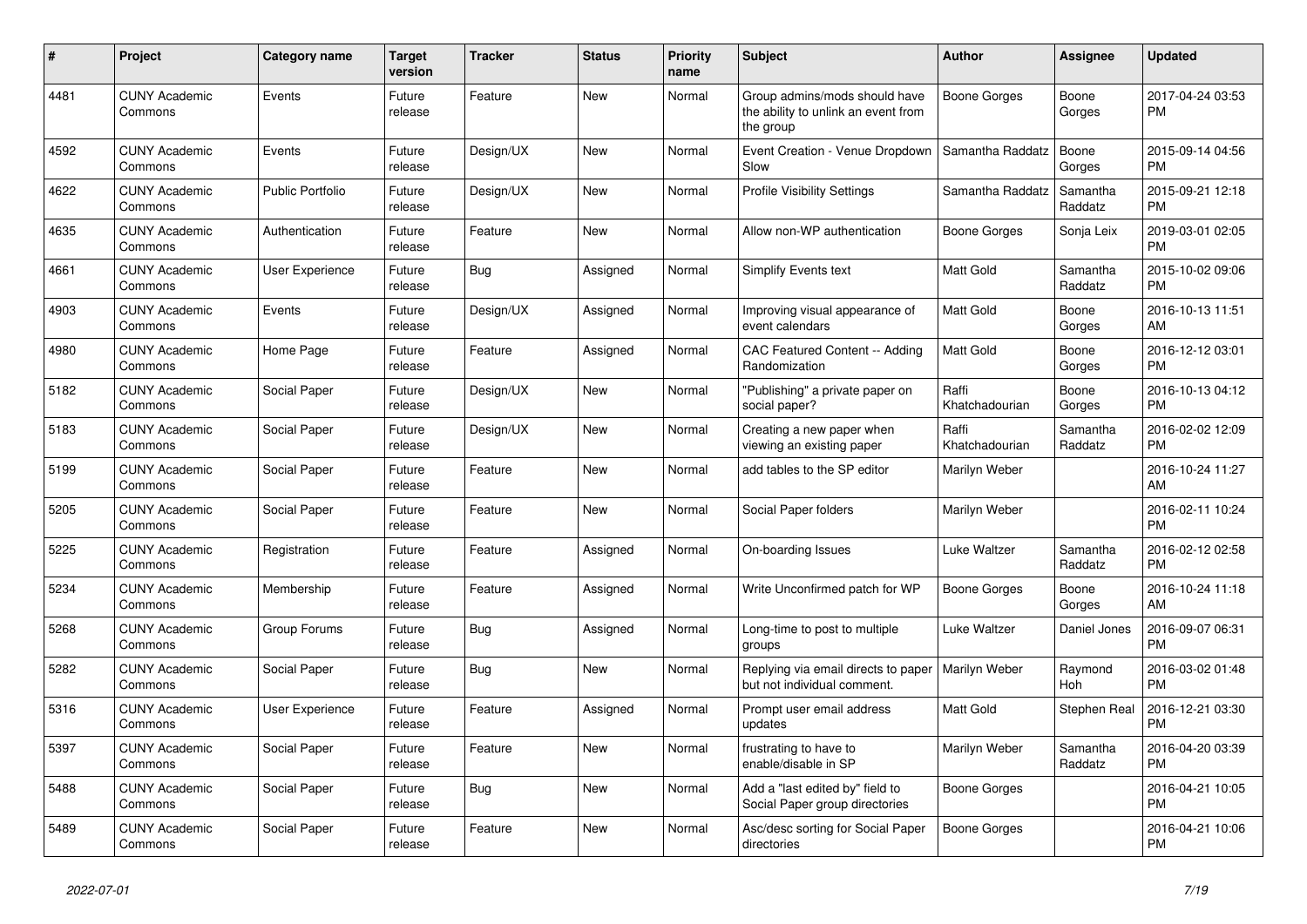| #    | Project                         | <b>Category name</b>       | <b>Target</b><br>version | <b>Tracker</b> | <b>Status</b>        | <b>Priority</b><br>name | <b>Subject</b>                                                                            | Author              | <b>Assignee</b>     | <b>Updated</b>                |
|------|---------------------------------|----------------------------|--------------------------|----------------|----------------------|-------------------------|-------------------------------------------------------------------------------------------|---------------------|---------------------|-------------------------------|
| 5581 | <b>CUNY Academic</b><br>Commons | Analytics                  | Future<br>release        | Feature        | Assigned             | Normal                  | Explore alternatives to Google<br>Analytics                                               | <b>Matt Gold</b>    | Valerie<br>Townsend | 2020-04-17 03:12<br>PM.       |
| 5696 | <b>CUNY Academic</b><br>Commons | Events                     | Future<br>release        | Feature        | Assigned             | Normal                  | Events Calendar - display options<br>/ calendar aggregation                               | <b>Matt Gold</b>    | Boone<br>Gorges     | 2016-10-13 11:44<br>AM.       |
| 5826 | <b>CUNY Academic</b><br>Commons | <b>WordPress Plugins</b>   | Future<br>release        | Support        | Reporter<br>Feedback | Normal                  | <b>Remove Subscription Options</b><br>plugin from directory                               | Sarah Morgano       | Sarah<br>Morgano    | 2016-10-21 04:14<br><b>PM</b> |
| 5827 | <b>CUNY Academic</b><br>Commons | <b>Public Portfolio</b>    | Future<br>release        | Bug            | Assigned             | Normal                  | Academic Interests square bracket<br>links not working                                    | scott voth          | Chris Stein         | 2016-08-11 11:59<br><b>PM</b> |
| 5955 | <b>CUNY Academic</b><br>Commons | Outreach                   | Future<br>release        | Feature        | Assigned             | Normal                  | Create auto-newsletter for<br>commons members                                             | <b>Matt Gold</b>    | Luke Waltzer        | 2016-08-30 10:34<br>AM        |
| 5992 | <b>CUNY Academic</b><br>Commons | <b>Email Notifications</b> | Future<br>release        | Feature        | New                  | Normal                  | Changing the From line of<br>autogenerated blog emails                                    | Marilyn Weber       |                     | 2018-09-27 05:19<br><b>PM</b> |
| 6014 | <b>CUNY Academic</b><br>Commons | Publicity                  | Future<br>release        | Publicity      | Reporter<br>Feedback | Normal                  | Google search listing                                                                     | Matt Gold           | Boone<br>Gorges     | 2016-09-21 03:48<br>PM.       |
| 6078 | <b>CUNY Academic</b><br>Commons | Blogs (BuddyPress)         | Future<br>release        | Feature        | New                  | Normal                  | <b>Explore Adding Network Blog</b><br>Metadata Plugin                                     | Luke Waltzer        | Luke Waltzer        | 2016-10-11 10:29<br>PM.       |
| 6332 | <b>CUNY Academic</b><br>Commons | WordPress (misc)           | Future<br>release        | Feature        | New                  | Normal                  | Allow uploaded files to be marked<br>as private in an ad hoc way                          | <b>Boone Gorges</b> |                     | 2016-10-17 11:41<br><b>PM</b> |
| 6426 | <b>CUNY Academic</b><br>Commons | Spam/Spam<br>Prevention    | Future<br>release        | Feature        | Assigned             | Normal                  | Force captcha on all comments?                                                            | Matt Gold           | Tahir Butt          | 2016-10-24 02:06<br><b>PM</b> |
| 6755 | <b>CUNY Academic</b><br>Commons | WordPress (misc)           | Future<br>release        | Bug            | New                  | Normal                  | Cannot Deactivate Plugin                                                                  | Laura Kane          |                     | 2016-11-16 01:12<br><b>PM</b> |
| 7022 | <b>CUNY Academic</b><br>Commons | Announcements              | Future<br>release        | Bug            | New                  | Normal                  | Sitewide announcements should<br>be displayed on, and dismissable<br>from, mapped domains | <b>Boone Gorges</b> | Boone<br>Gorges     | 2018-03-22 10:18<br>AM        |
| 7115 | <b>CUNY Academic</b><br>Commons | Groups (misc)              | Future<br>release        | Feature        | Reporter<br>Feedback | Normal                  | make licensing info clear during<br>group creation                                        | <b>Matt Gold</b>    | Raymond<br>Hoh      | 2020-12-08 11:32<br>AM        |
| 7624 | <b>CUNY Academic</b><br>Commons | <b>BuddyPress (misc)</b>   | Future<br>release        | Design/UX      | New                  | Normal                  | <b>BP Notifications</b>                                                                   | Luke Waltzer        | Paige Dupont        | 2017-02-08 10:43<br><b>PM</b> |
| 7663 | <b>CUNY Academic</b><br>Commons | Social Paper               | Future<br>release        | Bug            | New                  | Normal                  | Social Paper notifications not<br>formatted correctly on secondary<br>sites               | Boone Gorges        | Boone<br>Gorges     | 2018-04-16 03:52<br><b>PM</b> |
| 7981 | <b>CUNY Academic</b><br>Commons | Social Paper               | Future<br>release        | Bug            | New                  | Normal                  | Social Paper comments should<br>not go to spam                                            | Luke Waltzer        | Boone<br>Gorges     | 2018-04-16 03:52<br>PM        |
| 8078 | <b>CUNY Academic</b><br>Commons | <b>WordPress Plugins</b>   | Future<br>release        | System Upgrade | Assigned             | Normal                  | CommentPress Updates                                                                      | Margaret Galvan     | Christian<br>Wach   | 2017-05-08 03:49<br>PM        |
| 8211 | <b>CUNY Academic</b><br>Commons | <b>WordPress Themes</b>    | Future<br>release        | Feature        | New                  | Normal                  | Theme Suggestions: Material<br>Design-Inspired Themes                                     | Margaret Galvan     | Margaret<br>Galvan  | 2017-08-07 02:48<br><b>PM</b> |
| 8756 | <b>CUNY Academic</b><br>Commons | Group Blogs                | Future<br>release        | Feature        | Hold                 | Normal                  | Connect multiple blogs to one<br>group?                                                   | Matt Gold           | Boone<br>Gorges     | 2017-09-30 10:42<br>AM        |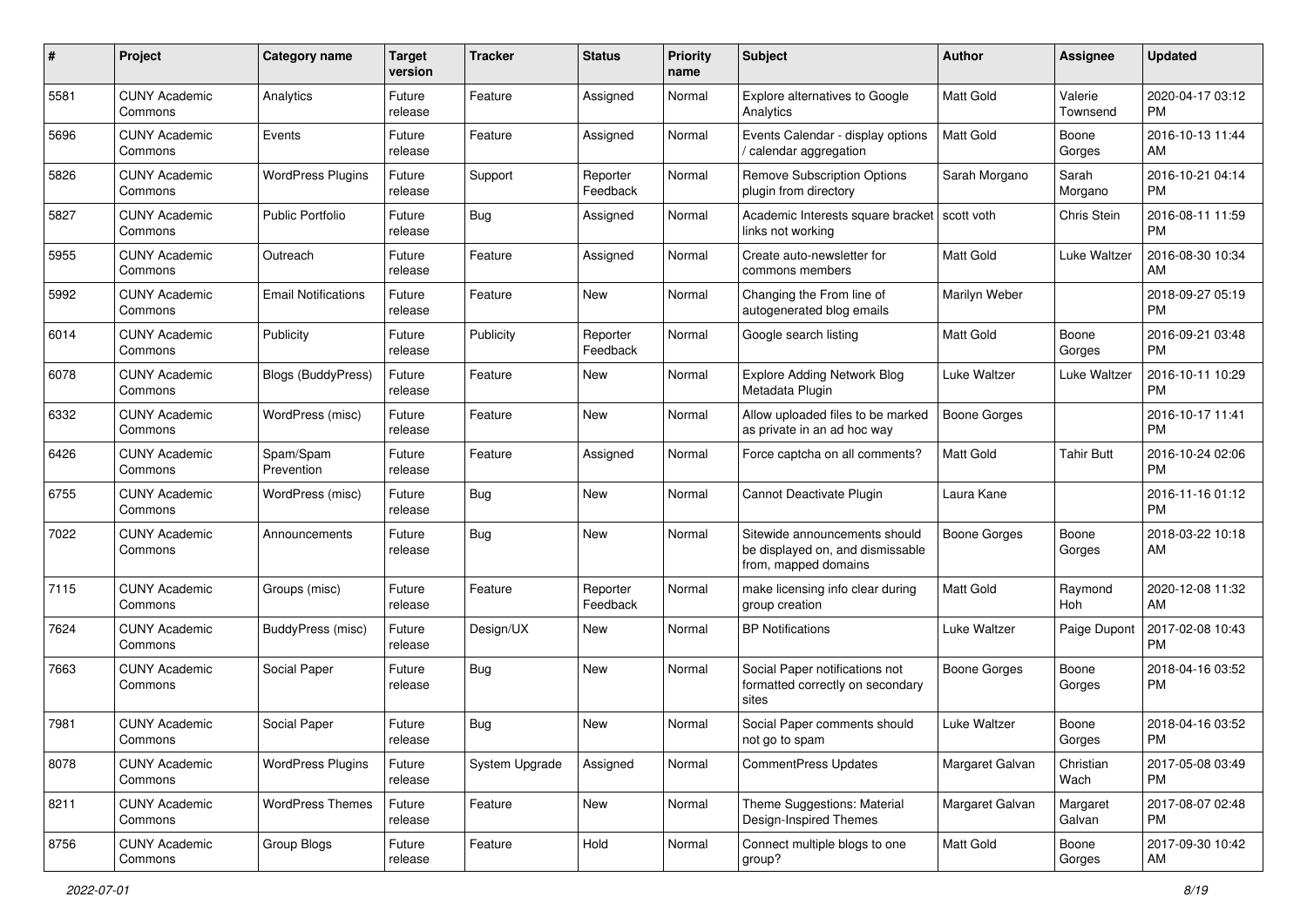| $\#$  | Project                         | <b>Category name</b>        | <b>Target</b><br>version | <b>Tracker</b> | <b>Status</b>        | Priority<br>name | <b>Subject</b>                                                                             | <b>Author</b>     | <b>Assignee</b>     | <b>Updated</b>                |
|-------|---------------------------------|-----------------------------|--------------------------|----------------|----------------------|------------------|--------------------------------------------------------------------------------------------|-------------------|---------------------|-------------------------------|
| 8835  | <b>CUNY Academic</b><br>Commons | <b>Blogs (BuddyPress)</b>   | Future<br>release        | Feature        | New                  | Normal           | Extend cuny is shortlinks to sites                                                         | Luke Waltzer      | Boone<br>Gorges     | 2022-04-26 11:59<br>AM        |
| 8836  | <b>CUNY Academic</b><br>Commons | <b>Blogs (BuddyPress)</b>   | Future<br>release        | Feature        | Assigned             | Normal           | Redesign site launch process                                                               | Matt Gold         | Boone<br>Gorges     | 2019-10-03 02:49<br><b>PM</b> |
| 8900  | <b>CUNY Academic</b><br>Commons | Accessibility               | Future<br>release        | Feature        | Assigned             | Normal           | Look into tools to enforce<br>accessibility in WP environment                              | Matt Gold         | Boone<br>Gorges     | 2022-04-26 11:59<br>AM        |
| 8901  | <b>CUNY Academic</b><br>Commons | Accessibility               | Future<br>release        | Feature        | Assigned             | Normal           | Theme analysis for accessibility                                                           | Matt Gold         | Boone<br>Gorges     | 2022-04-26 11:59<br>AM        |
| 9028  | <b>CUNY Academic</b><br>Commons | Onboarding                  | Future<br>release        | Feature        | Assigned             | Normal           | suggest groups to new members<br>during the registration process                           | Matt Gold         | Chris Stein         | 2018-10-24 12:34<br><b>PM</b> |
| 9207  | <b>CUNY Academic</b><br>Commons |                             | Future<br>release        | Support        | Reporter<br>Feedback | Normal           | display dashboards made in<br>Tableau?                                                     | Marilyn Weber     | Boone<br>Gorges     | 2018-04-10 10:42<br>AM        |
| 9211  | <b>CUNY Academic</b><br>Commons | <b>WordPress Plugins</b>    | Future<br>release        | Support        | Reporter<br>Feedback | Normal           | Auto-Role Setting in Forum Plugin<br>Causing Some Confusion                                | Luke Waltzer      | Boone<br>Gorges     | 2018-03-13 11:44<br>AM        |
| 9289  | <b>CUNY Academic</b><br>Commons | <b>WordPress Plugins</b>    | Future<br>release        | <b>Bug</b>     | Reporter<br>Feedback | Normal           | Email Users Plugin                                                                         | Laurie Hurson     | Boone<br>Gorges     | 2018-10-24 12:34<br><b>PM</b> |
| 9720  | <b>CUNY Academic</b><br>Commons | Authentication              | Future<br>release        | Feature        | New                  | Normal           | The Commons should be an<br>oAuth provider                                                 | Boone Gorges      |                     | 2019-03-01 02:04<br><b>PM</b> |
| 9835  | <b>CUNY Academic</b><br>Commons | Group Forums                | Future<br>release        | <b>Bug</b>     | Assigned             | Normal           | add a "like" function?                                                                     | Marilyn Weber     | <b>Erik Trainer</b> | 2018-06-05 01:49<br><b>PM</b> |
| 9895  | <b>CUNY Academic</b><br>Commons | Onboarding                  | Future<br>release        | Feature        | Assigned             | Normal           | Add "Accept Invitation"<br>link/button/function to Group<br>and/or Site invitation emails? | Luke Waltzer      | Boone<br>Gorges     | 2018-06-07 12:42<br><b>PM</b> |
| 9926  | <b>CUNY Academic</b><br>Commons | <b>WordPress Plugins</b>    | Future<br>release        | Bug            | <b>New</b>           | Normal           | twitter-mentions-as-comments<br>cron jobs can run long                                     | Boone Gorges      | Boone<br>Gorges     | 2018-10-24 12:34<br><b>PM</b> |
| 9947  | <b>CUNY Academic</b><br>Commons | <b>WordPress Plugins</b>    | Future<br>release        | Feature        | Reporter<br>Feedback | Normal           | Install H5P quiz plugin                                                                    | Matt Gold         | Boone<br>Gorges     | 2018-09-11 11:01<br>AM        |
| 10226 | <b>CUNY Academic</b><br>Commons | Courses                     | Future<br>release        | Feature        | New                  | Normal           | Add "My Courses" to drop down<br>list                                                      | scott voth        | Boone<br>Gorges     | 2021-11-19 12:42<br><b>PM</b> |
| 10354 | <b>CUNY Academic</b><br>Commons | <b>Public Portfolio</b>     | Future<br>release        | Feature        | New                  | Normal           | Opt out of Having a Profile Page                                                           | scott voth        | <b>Chris Stein</b>  | 2020-05-12 10:43<br>AM        |
| 10368 | <b>CUNY Academic</b><br>Commons |                             | Future<br>release        | Feature        | Assigned             | Normal           | Use ORCID data to populate<br>academic profile page                                        | Stephen Francoeur | Boone<br>Gorges     | 2018-09-25 01:53<br><b>PM</b> |
| 10380 | <b>CUNY Academic</b><br>Commons | WordPress (misc)            | Future<br>release        | Feature        | In Progress          | Normal           | Remove blacklisted plugins                                                                 | Boone Gorges      |                     | 2022-04-26 12:00<br><b>PM</b> |
| 10580 | <b>CUNY Academic</b><br>Commons | Information<br>Architecture | Future<br>release        | Design/UX      | New                  | Normal           | Primary nav item review                                                                    | Boone Gorges      | Sara Cannon         | 2022-06-28 01:29<br><b>PM</b> |
| 10659 | <b>CUNY Academic</b><br>Commons | Group Forums                | Future<br>release        | Feature        | Assigned             | Normal           | Post to multiple groups via email                                                          | <b>Matt Gold</b>  | Raymond<br>Hoh      | 2018-11-15 12:54<br>AM        |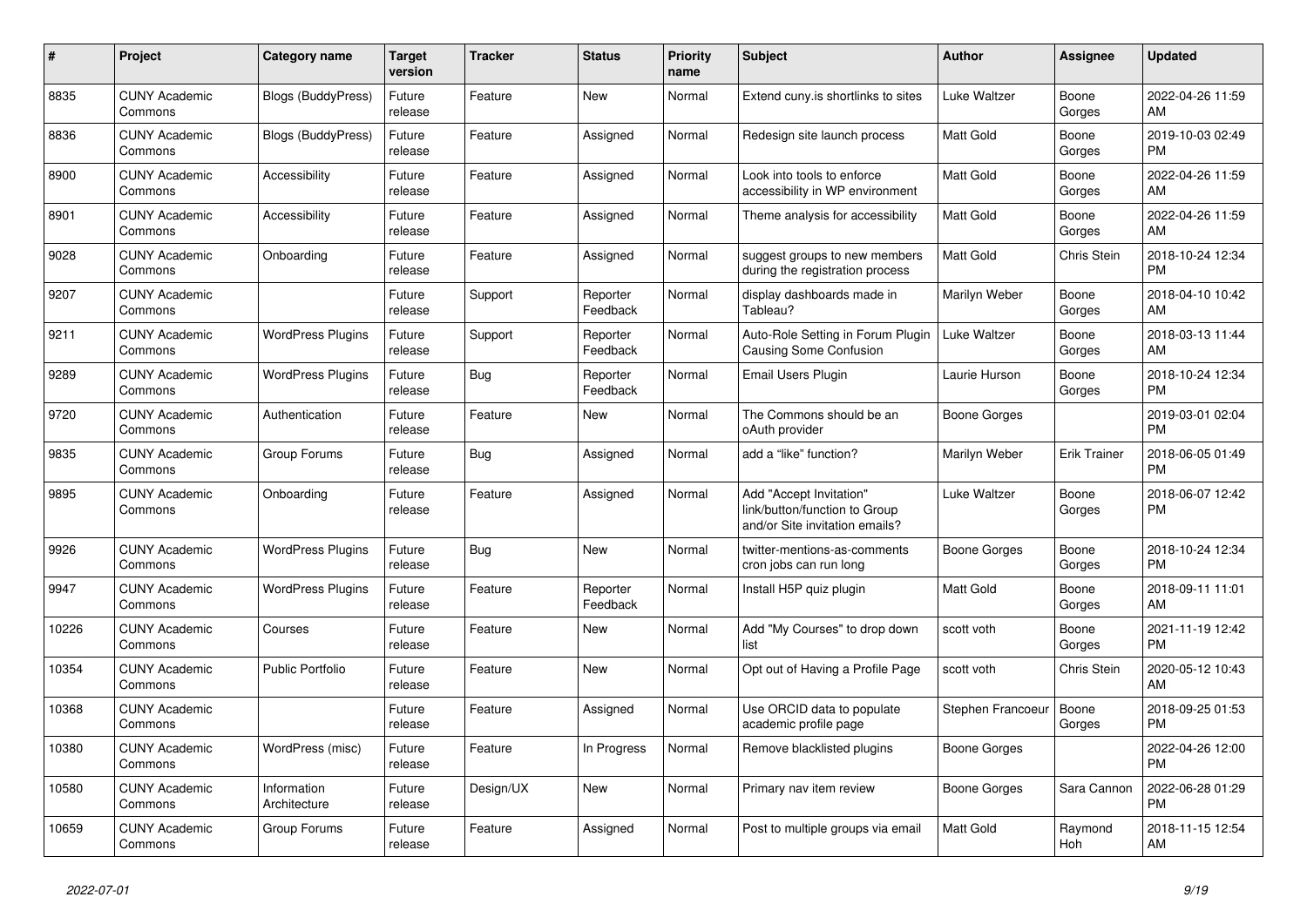| #     | Project                         | Category name              | <b>Target</b><br>version | <b>Tracker</b> | <b>Status</b>        | <b>Priority</b><br>name | <b>Subject</b>                                                                                               | <b>Author</b>       | <b>Assignee</b>   | <b>Updated</b>                |
|-------|---------------------------------|----------------------------|--------------------------|----------------|----------------------|-------------------------|--------------------------------------------------------------------------------------------------------------|---------------------|-------------------|-------------------------------|
| 11024 | <b>CUNY Academic</b><br>Commons | WordPress (misc)           | Future<br>release        | Bug            | <b>New</b>           | Normal                  | Subsites should not show "you<br>should update your .htaccess<br>now" notice after permalink setting<br>save | Boone Gorges        |                   | 2019-01-28 01:35<br><b>PM</b> |
| 11131 | <b>CUNY Academic</b><br>Commons |                            | Future<br>release        | Feature        | Reporter<br>Feedback | Normal                  | Image Annotation Plugins                                                                                     | Laurie Hurson       |                   | 2019-02-26 11:33<br>AM        |
| 11243 | <b>CUNY Academic</b><br>Commons | BuddyPress (misc)          | Future<br>release        | Bug            | New                  | Normal                  | Audit bp-custom.php                                                                                          | Raymond Hoh         | Raymond<br>Hoh    | 2022-04-26 11:59<br>AM        |
| 11392 | <b>CUNY Academic</b><br>Commons |                            | Future<br>release        | Bug            | <b>New</b>           | Normal                  | Migrate users away from<br><b>StatPress</b>                                                                  | Boone Gorges        |                   | 2019-04-23 03:53<br><b>PM</b> |
| 11531 | <b>CUNY Academic</b><br>Commons | Events                     | Future<br>release        | Feature        | <b>New</b>           | Normal                  | Main Events calendar should<br>include non-public events that<br>user has access to                          | scott voth          | Boone<br>Gorges   | 2019-06-11 10:00<br>AM        |
| 11788 | <b>CUNY Academic</b><br>Commons | <b>WordPress Plugins</b>   | Future<br>release        | Support        | Reporter<br>Feedback | Normal                  | Plugin Request - Browse Aloud                                                                                | scott voth          |                   | 2019-09-24 08:42<br>AM        |
| 11789 | <b>CUNY Academic</b><br>Commons | Courses                    | Future<br>release        | Feature        | <b>New</b>           | Normal                  | Ability to remove item from<br>Courses list                                                                  | Laurie Hurson       | Sonja Leix        | 2019-09-24 12:28<br><b>PM</b> |
| 11834 | <b>CUNY Academic</b><br>Commons | <b>Group Files</b>         | Future<br>release        | Feature        | New                  | Normal                  | Improved tools for managing<br>group file folders                                                            | Boone Gorges        | Sonja Leix        | 2019-09-06 03:55<br><b>PM</b> |
| 11843 | <b>CUNY Academic</b><br>Commons | WordPress (misc)           | Future<br>release        | Design/UX      | <b>New</b>           | Normal                  | Tweaking the Gutenberg Editor<br>Interface                                                                   | Laurie Hurson       |                   | 2022-04-26 12:00<br><b>PM</b> |
| 11860 | <b>CUNY Academic</b><br>Commons | Registration               | Future<br>release        | Feature        | <b>New</b>           | Normal                  | <b>Ensure Students Are Aware They</b><br>Can Use Aliases At Registration                                     | scott voth          |                   | 2019-09-24 08:46<br>AM        |
| 11945 | <b>CUNY Academic</b><br>Commons | Reckoning                  | Future<br>release        | Feature        | Reporter<br>Feedback | Normal                  | Add Comments bubble to<br>Reckoning views                                                                    | Boone Gorges        | Boone<br>Gorges   | 2019-11-12 05:14<br><b>PM</b> |
| 12042 | <b>CUNY Academic</b><br>Commons | <b>Email Notifications</b> | Future<br>release        | Feature        | <b>New</b>           | Normal                  | Improved error logging for BPGES<br>send queue                                                               | <b>Boone Gorges</b> | Boone<br>Gorges   | 2021-11-19 12:25<br><b>PM</b> |
| 12091 | <b>CUNY Academic</b><br>Commons | <b>Group Files</b>         | Future<br>release        | Feature        | <b>New</b>           | Normal                  | Improved pre-upload file validation<br>for bp-group-documents                                                | <b>Boone Gorges</b> | Boone<br>Gorges   | 2019-11-14 01:21<br><b>PM</b> |
| 12446 | <b>CUNY Academic</b><br>Commons | Groups (misc)              | Future<br>release        | Feature        | Reporter<br>Feedback | Normal                  | Toggle default site to group forum<br>posting                                                                | Laurie Hurson       | Laurie Hurson     | 2020-03-10 11:57<br>AM        |
| 12573 | <b>CUNY Academic</b><br>Commons | <b>WordPress Plugins</b>   | Future<br>release        | Bug            | New                  | Normal                  | <b>CommentPress Core Issues</b>                                                                              | scott voth          |                   | 2020-03-24 04:32<br><b>PM</b> |
| 13048 | <b>CUNY Academic</b><br>Commons | Shortcodes and<br>embeds   | Future<br>release        | Feature        | <b>New</b>           | Normal                  | Jupyter Notebooks support                                                                                    | Boone Gorges        |                   | 2020-07-14 11:46<br>AM        |
| 13199 | <b>CUNY Academic</b><br>Commons | Group Forums               | Future<br>release        | Feature        | <b>New</b>           | Normal                  | Favoring Groups over bbPress<br>plugin                                                                       | Colin McDonald      | Colin<br>McDonald | 2021-11-19 12:28<br><b>PM</b> |
| 13331 | <b>CUNY Academic</b><br>Commons | Site cloning               | Future<br>release        | <b>Bug</b>     | <b>New</b>           | Normal                  | Combine Site Template and Clone<br>operations                                                                | Boone Gorges        | Jeremy Felt       | 2021-11-19 12:39<br><b>PM</b> |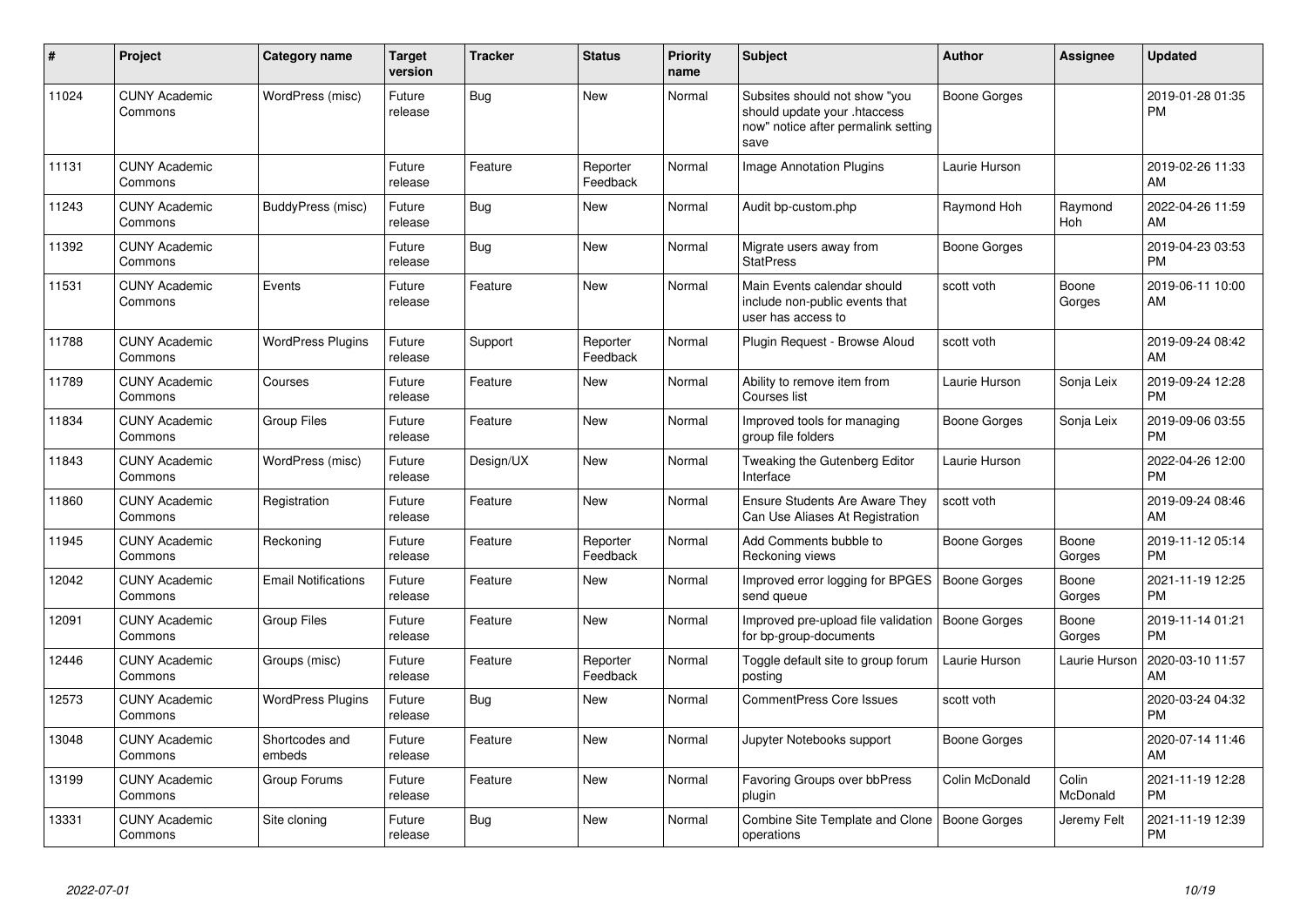| #     | Project                         | <b>Category name</b>       | <b>Target</b><br>version | <b>Tracker</b> | <b>Status</b> | <b>Priority</b><br>name | <b>Subject</b>                                                                             | Author              | Assignee         | <b>Updated</b>                |
|-------|---------------------------------|----------------------------|--------------------------|----------------|---------------|-------------------------|--------------------------------------------------------------------------------------------|---------------------|------------------|-------------------------------|
| 13358 | <b>CUNY Academic</b><br>Commons | Group Forums               | Future<br>release        | Feature        | New           | Normal                  | Improved UI for group forum<br>threading settings                                          | Boone Gorges        | Raymond<br>Hoh   | 2021-11-19 12:27<br><b>PM</b> |
| 13370 | <b>CUNY Academic</b><br>Commons | Group Library              | Future<br>release        | Feature        | New           | Normal                  | Library bulk deletion and folder<br>editing                                                | Colin McDonald      | Boone<br>Gorges  | 2020-10-13 10:41<br>AM        |
| 13466 | <b>CUNY Academic</b><br>Commons | Cavalcade                  | Future<br>release        | Feature        | New           | Normal                  | Automated cleanup for duplicate<br>Cavalcade tasks                                         | Boone Gorges        | Boone<br>Gorges  | 2020-10-13 05:24<br><b>PM</b> |
| 13650 | <b>CUNY Academic</b><br>Commons | Group Library              | Future<br>release        | Feature        | New           | Normal                  | Forum Attachments in Group<br>Library                                                      | Laurie Hurson       |                  | 2021-11-19 12:30<br><b>PM</b> |
| 13835 | <b>CUNY Academic</b><br>Commons | WordPress (misc)           | Future<br>release        | Feature        | New           | Normal                  | Allow OneSearch widget to have<br>'CUNY' as campus                                         | Boone Gorges        | Boone<br>Gorges  | 2021-11-19 12:39<br><b>PM</b> |
| 14113 | <b>CUNY Academic</b><br>Commons | WordPress (misc)           | Future<br>release        | Bug            | Hold          | Normal                  | Block Editor Not Working on this<br>page - Json error                                      | scott voth          | Boone<br>Gorges  | 2021-03-05 11:01<br>AM        |
| 14184 | <b>CUNY Academic</b><br>Commons | <b>Public Portfolio</b>    | Future<br>release        | Feature        | New           | Normal                  | Centralized mechanism for storing<br>Campus affiliations                                   | <b>Boone Gorges</b> | Boone<br>Gorges  | 2022-01-04 11:35<br>AM        |
| 14309 | <b>CUNY Academic</b><br>Commons | Group Library              | Future<br>release        | Feature        | New           | Normal                  | Better handling of<br>bp_group_document file download<br>attempts when file is not present | <b>Boone Gorges</b> | Boone<br>Gorges  | 2021-11-19 12:28<br>PM.       |
| 14496 | <b>CUNY Academic</b><br>Commons | Domain Mapping             | Future<br>release        | <b>Bug</b>     | <b>New</b>    | Normal                  | Mapped domain SSO uses<br>third-party cookies                                              | Raymond Hoh         | Raymond<br>Hoh   | 2021-05-24 04:03<br>PM.       |
| 14787 | <b>CUNY Academic</b><br>Commons | <b>Plugin Packages</b>     | Future<br>release        | Feature        | New           | Normal                  | Creating a "Design" plugin<br>package                                                      | Laurie Hurson       | scott voth       | 2022-04-27 04:56<br><b>PM</b> |
| 14987 | <b>CUNY Academic</b><br>Commons | <b>WordPress Plugins</b>   | Future<br>release        | Bug            | New           | Normal                  | Elementor update causes<br>database freeze-up                                              | Boone Gorges        | Boone<br>Gorges  | 2021-11-29 12:02<br><b>PM</b> |
| 15604 | <b>CUNY Academic</b><br>Commons | <b>Email Notifications</b> | Future<br>release        | Feature        | Assigned      | Normal                  | Restructure Commons Group<br>Digest Email Messages                                         | <b>Matt Gold</b>    | Boone<br>Gorges  | 2022-05-26 10:45<br>AM        |
| 16092 | <b>CUNY Academic</b><br>Commons |                            | Future<br>release        | Feature        | Hold          | Normal                  | Don't show main site in Site<br>search results                                             | Boone Gorges        | Boone<br>Gorges  | 2022-05-17 03:12<br><b>PM</b> |
| 636   | <b>CUNY Academic</b><br>Commons | WordPress (misc)           | Not tracked              | Support        | Assigned      | Normal                  | Create Lynda.com-like Table of<br>Contents for Prospective Tutorial<br>Screencasts         | <b>Matt Gold</b>    | scott voth       | 2016-02-23 03:12<br><b>PM</b> |
| 2175  | <b>CUNY Academic</b><br>Commons | WordPress (misc)           | Not tracked              | Support        | Assigned      | Normal                  | Subscibe 2 vs. Jetpack<br>subscription options                                             | local admin         | Matt Gold        | 2016-01-26 04:58<br><b>PM</b> |
| 2612  | <b>CUNY Academic</b><br>Commons |                            | Not tracked              | Publicity      | Assigned      | Normal                  | Pinterest site for the Commons                                                             | local admin         | Sarah<br>Morgano | 2016-03-04 11:19<br>AM        |
| 2666  | <b>CUNY Academic</b><br>Commons | About page                 | Not tracked              | Documentation  | Assigned      | Normal                  | <b>Update About Text</b>                                                                   | Chris Stein         | Luke Waltzer     | 2016-03-04 11:19<br>AM        |
| 3369  | <b>CUNY Academic</b><br>Commons | Reply By Email             | Not tracked              | Outreach       | Hold          | Normal                  | Release reply by email to WP<br>plugin directory                                           | Matt Gold           | Raymond<br>Hoh   | 2016-03-01 12:46<br><b>PM</b> |
| 3524  | <b>CUNY Academic</b><br>Commons | Documentation              | Not tracked              | Documentation  | Assigned      | Normal                  | Post describing all you can do<br>when starting up a new blog/group                        | Matt Gold           | scott voth       | 2014-10-04 12:56<br>PM        |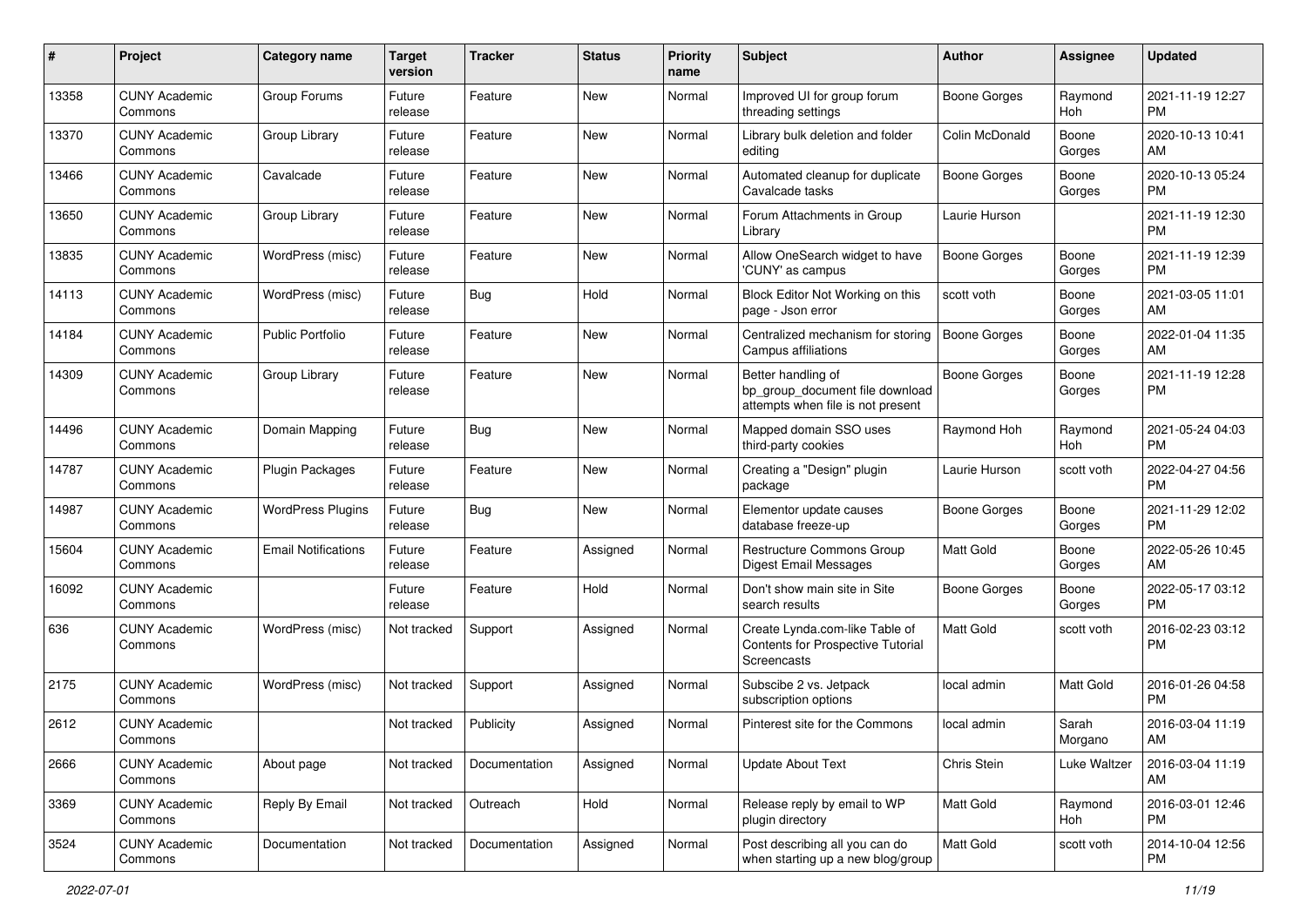| $\#$ | Project                         | <b>Category name</b>   | <b>Target</b><br>version | <b>Tracker</b> | <b>Status</b>        | Priority<br>name | <b>Subject</b>                                                     | <b>Author</b>           | <b>Assignee</b>     | <b>Updated</b>                |
|------|---------------------------------|------------------------|--------------------------|----------------|----------------------|------------------|--------------------------------------------------------------------|-------------------------|---------------------|-------------------------------|
| 3565 | <b>CUNY Academic</b><br>Commons | My Commons             | Not tracked              | Documentation  | <b>New</b>           | Normal           | Load Newest inconsistencies                                        | Chris Stein             | scott voth          | 2015-11-09 01:16<br><b>PM</b> |
| 3657 | <b>CUNY Academic</b><br>Commons | WordPress (misc)       | Not tracked              | Feature        | <b>New</b>           | Normal           | Create alert for GC email<br>addresses                             | <b>Matt Gold</b>        | Matt Gold           | 2016-04-14 11:29<br><b>PM</b> |
| 4027 | <b>CUNY Academic</b><br>Commons | Commons In A Box       | Not tracked              | Design/UX      | Assigned             | Normal           | Usability review of CBOX update<br>procedures                      | Matt Gold               | Samantha<br>Raddatz | 2015-05-11 06:36<br><b>PM</b> |
| 4070 | <b>CUNY Academic</b><br>Commons | Analytics              | Not tracked              | Support        | Assigned             | Normal           | Request for JITP site analytics                                    | Matt Gold               | Seth Persons        | 2016-02-23 03:09<br><b>PM</b> |
| 4235 | <b>CUNY Academic</b><br>Commons |                        | Not tracked              | Design/UX      | Assigned             | Normal           | Explore user experience around<br>comments on forum topics vs docs | <b>Matt Gold</b>        | Samantha<br>Raddatz | 2015-07-21 10:23<br>AM        |
| 4972 | <b>CUNY Academic</b><br>Commons | Analytics              | Not tracked              | Bug            | New                  | Normal           | <b>Newsletter Analytics</b>                                        | Stephen Real            | Matt Gold           | 2015-12-09 12:54<br><b>PM</b> |
| 4986 | <b>CUNY Academic</b><br>Commons | <b>ZenDesk</b>         | Not tracked              | Support        | Assigned             | Normal           | Prepare documentation for<br>Zendesk re web widget                 | <b>Matt Gold</b>        | Samantha<br>Raddatz | 2016-02-25 03:09<br><b>PM</b> |
| 5298 | <b>CUNY Academic</b><br>Commons |                        | Not tracked              | Publicity      | <b>New</b>           | Normal           | Survey Pop-Up Text                                                 | Samantha Raddatz        | Samantha<br>Raddatz | 2016-03-22 12:27<br><b>PM</b> |
| 5317 | <b>CUNY Academic</b><br>Commons | Group Blogs            | Not tracked              | <b>Bug</b>     | Reporter<br>Feedback | Normal           | Notifications of New Post Didn't<br>Come                           | Luke Waltzer            | Samantha<br>Raddatz | 2016-03-21 10:41<br><b>PM</b> |
| 5679 | <b>CUNY Academic</b><br>Commons | Analytics              | Not tracked              | Feature        | <b>New</b>           | Normal           | Logged In Users for GA                                             | <b>Valerie Townsend</b> | Valerie<br>Townsend | 2016-06-11 09:49<br>AM        |
| 6115 | <b>CUNY Academic</b><br>Commons | Publicity              | Not tracked              | Feature        | Assigned             | Normal           | create digital signage for GC                                      | Matt Gold               | scott voth          | 2016-10-11 10:09<br><b>PM</b> |
| 6298 | <b>CUNY Academic</b><br>Commons | <b>User Experience</b> | Not tracked              | Design/UX      | Assigned             | Normal           | Examine data from survey                                           | Matt Gold               | Margaret<br>Galvan  | 2016-10-14 12:16<br><b>PM</b> |
| 6665 | <b>CUNY Academic</b><br>Commons |                        | Not tracked              | Publicity      | New                  | Normal           | Dead Link in 1.10 announcement<br>post                             | Paige Dupont            | Stephen Real        | 2016-12-01 03:11<br><b>PM</b> |
| 6671 | <b>CUNY Academic</b><br>Commons | Reply By Email         | Not tracked              | Bug            | Assigned             | Normal           | "Post too often" RBE error<br>message                              | Matt Gold               | Raymond<br>Hoh      | 2016-11-11 09:55<br>AM        |
| 6995 | <b>CUNY Academic</b><br>Commons | Home Page              | Not tracked              | Bug            | Assigned             | Normal           | member filter on homepage not<br>workina                           | Matt Gold               | Raymond<br>Hoh      | 2016-12-11 09:46<br><b>PM</b> |
| 7828 | <b>CUNY Academic</b><br>Commons |                        | Not tracked              | Feature        | Assigned             | Normal           | Theme Assessment 2017                                              | Margaret Galvan         | Margaret<br>Galvan  | 2017-05-02 10:41<br><b>PM</b> |
| 7928 | <b>CUNY Academic</b><br>Commons | Group Forums           | Not tracked              | Bug            | New                  | Normal           | Duplicate Forum post                                               | Luke Waltzer            | Raymond<br>Hoh      | 2017-04-11 09:27<br><b>PM</b> |
| 8440 | <b>CUNY Academic</b><br>Commons | Onboarding             | Not tracked              | Bug            | New                  | Normal           | Create Test Email Accounts for<br><b>Onboarding Project</b>        | Stephen Real            | Stephen Real        | 2017-08-01 09:49<br><b>PM</b> |
| 8607 | <b>CUNY Academic</b><br>Commons |                        | Not tracked              | Support        | <b>New</b>           | Normal           | Paypal?                                                            | Marilyn Weber           | Matt Gold           | 2018-05-15 01:37<br><b>PM</b> |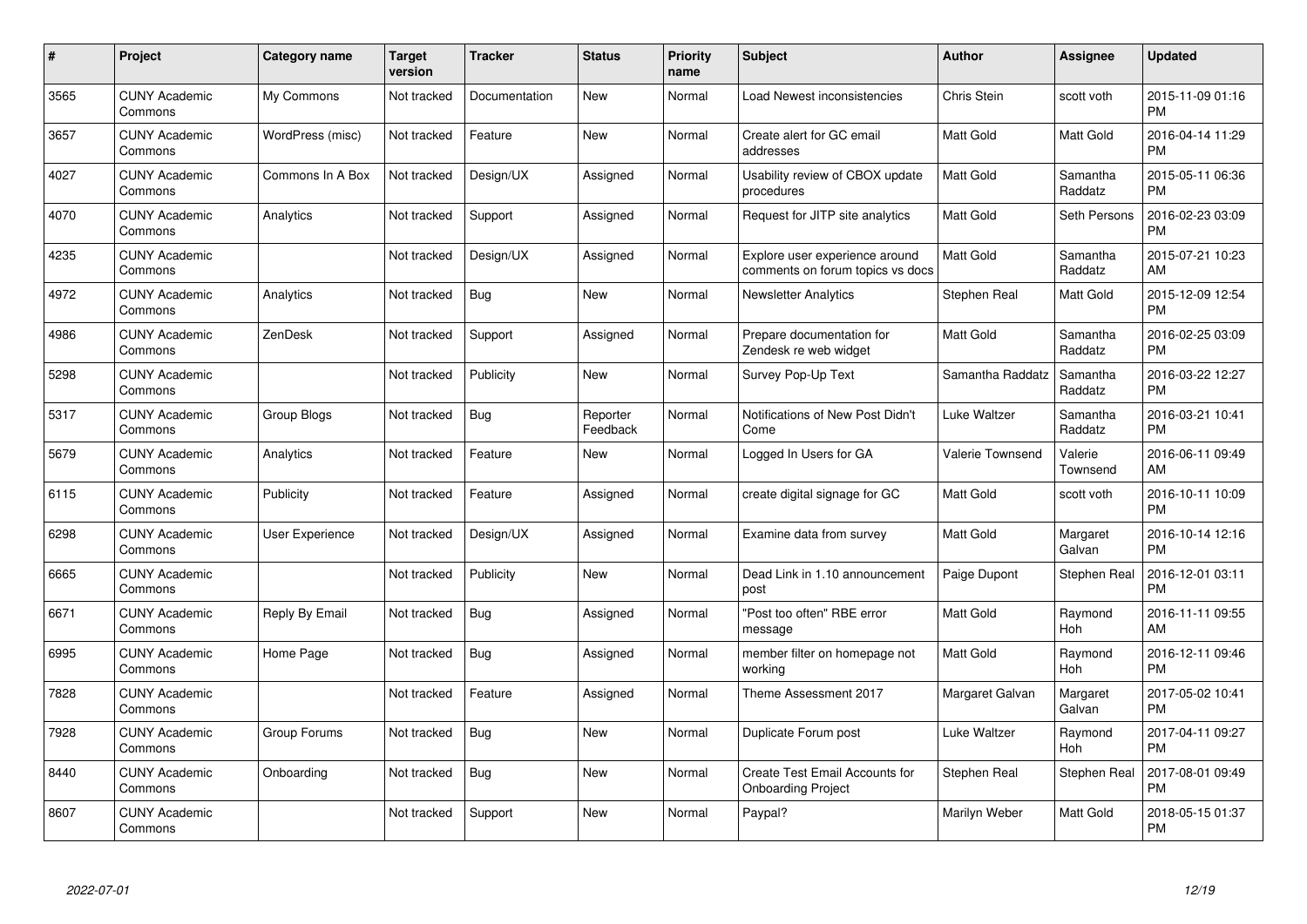| #     | Project                         | Category name              | <b>Target</b><br>version | <b>Tracker</b> | <b>Status</b>        | <b>Priority</b><br>name | <b>Subject</b>                                                                                                                               | Author                  | Assignee         | <b>Updated</b>                |
|-------|---------------------------------|----------------------------|--------------------------|----------------|----------------------|-------------------------|----------------------------------------------------------------------------------------------------------------------------------------------|-------------------------|------------------|-------------------------------|
| 8666  | <b>CUNY Academic</b><br>Commons | Teaching                   | Not tracked              | Documentation  | Assigned             | Normal                  | Create Teaching on the Commons<br>Resource Page                                                                                              | Matt Gold               | Laurie Hurson    | 2019-09-23 03:16<br>PM        |
| 8837  | <b>CUNY Academic</b><br>Commons |                            | Not tracked              | Feature        | Assigned             | Normal                  | Create a form to request info from<br>people requesting premium<br>themes and plugins                                                        | Matt Gold               | Marilyn<br>Weber | 2017-11-14 03:35<br><b>PM</b> |
| 8898  | <b>CUNY Academic</b><br>Commons | Social Paper               | Not tracked              | Feature        | Assigned             | Normal                  | Usage data on docs and social<br>paper                                                                                                       | <b>Matt Gold</b>        | <b>Matt Gold</b> | 2017-11-16 11:32<br>AM        |
| 8902  | <b>CUNY Academic</b><br>Commons | Design                     | Not tracked              | Feature        | Assigned             | Normal                  | Report back on research on<br><b>BuddyPress themes</b>                                                                                       | Matt Gold               | Michael Smith    | 2017-11-10 12:31<br>PM        |
| 8976  | <b>CUNY Academic</b><br>Commons | Reply By Email             | Not tracked              | Feature        | Assigned             | Normal                  | Package RBE new topics posting?                                                                                                              | Matt Gold               | Raymond<br>Hoh   | 2017-12-04 02:34<br><b>PM</b> |
| 8991  | <b>CUNY Academic</b><br>Commons | Reply By Email             | Not tracked              | Bug            | Hold                 | Normal                  | RBE duplicate email message<br>issue                                                                                                         | <b>Matt Gold</b>        | Raymond<br>Hoh   | 2018-02-18 08:53<br><b>PM</b> |
| 9015  | <b>CUNY Academic</b><br>Commons | Groups (misc)              | Not tracked              | Outreach       | Assigned             | Normal                  | Email group admins the email<br>addresses of their groups                                                                                    | <b>Matt Gold</b>        | <b>Matt Gold</b> | 2018-01-02 09:54<br>AM        |
| 9060  | <b>CUNY Academic</b><br>Commons | Commons In A Box           | Not tracked              | <b>Bug</b>     | Hold                 | Normal                  | Problems with CBox image library<br>/ upload                                                                                                 | Lisa Rhody              | Raymond<br>Hoh   | 2018-01-10 03:26<br><b>PM</b> |
| 9346  | <b>CUNY Academic</b><br>Commons | WordPress (misc)           | Not tracked              | Bug            | <b>New</b>           | Normal                  | Clone cetls.bmcc.cuny.edu for<br>development                                                                                                 | Owen Roberts            | Raymond<br>Hoh   | 2018-03-06 05:35<br><b>PM</b> |
| 9420  | <b>CUNY Academic</b><br>Commons | cuny.is                    | Not tracked              | Feature        | New                  | Normal                  | Request for http://cuny.is/streams                                                                                                           | Raffi<br>Khatchadourian | Marilyn<br>Weber | 2018-04-02 10:08<br>AM        |
| 9515  | <b>CUNY Academic</b><br>Commons | <b>WordPress Plugins</b>   | Not tracked              | Bug            | Reporter<br>Feedback | Normal                  | Text to Speech plugin - "More<br>Slowly" checkbox not working                                                                                | scott voth              | Boone<br>Gorges  | 2018-06-13 02:26<br><b>PM</b> |
| 9643  | <b>CUNY Academic</b><br>Commons | Publicity                  | Not tracked              | Feature        | New                  | Normal                  | Create a page on the Commons<br>for logos etc.                                                                                               | Stephen Real            | Stephen Real     | 2018-04-24 10:53<br>AM        |
| 9729  | <b>CUNY Academic</b><br>Commons | <b>SEO</b>                 | Not tracked              | Support        | <b>New</b>           | Normal                  | 503 Errors showing on<br>newlaborforum.cuny.edu                                                                                              | Diane Krauthamer        | Raymond<br>Hoh   | 2018-05-22 04:48<br><b>PM</b> |
| 9908  | <b>CUNY Academic</b><br>Commons |                            | Not tracked              | Feature        | New                  | Normal                  | Is it possible to send email<br>updates to users (or an email<br>address not on the list) for only a<br>single page AFTER being<br>prompted? | <b>Michael Shields</b>  | scott voth       | 2018-06-11 01:34<br><b>PM</b> |
| 9941  | <b>CUNY Academic</b><br>Commons | Wiki                       | Not tracked              | Support        | Assigned             | Normal                  | Wiki functionality                                                                                                                           | <b>Matt Gold</b>        | Boone<br>Gorges  | 2018-06-26 10:57<br>AM        |
| 9979  | <b>CUNY Academic</b><br>Commons | <b>Email Notifications</b> | Not tracked              | <b>Bug</b>     | Reporter<br>Feedback | Normal                  | Reports of slow email activation<br>emails                                                                                                   | Matt Gold               | Boone<br>Gorges  | 2018-08-29 09:40<br><b>PM</b> |
| 10040 | <b>CUNY Academic</b><br>Commons | WordPress (misc)           | Not tracked              | <b>Bug</b>     | Reporter<br>Feedback | Normal                  | User doesn't see full list of themes                                                                                                         | Matt Gold               | Boone<br>Gorges  | 2018-07-25 10:12<br>AM        |
| 10262 | <b>CUNY Academic</b><br>Commons |                            | Not tracked              | <b>Bug</b>     | Reporter<br>Feedback | Normal                  | Newsletter Plugin: Broken Image<br>at Bottom of All Newsletters                                                                              | Mark Webb               | Raymond<br>Hoh   | 2018-08-30 05:17<br>PM        |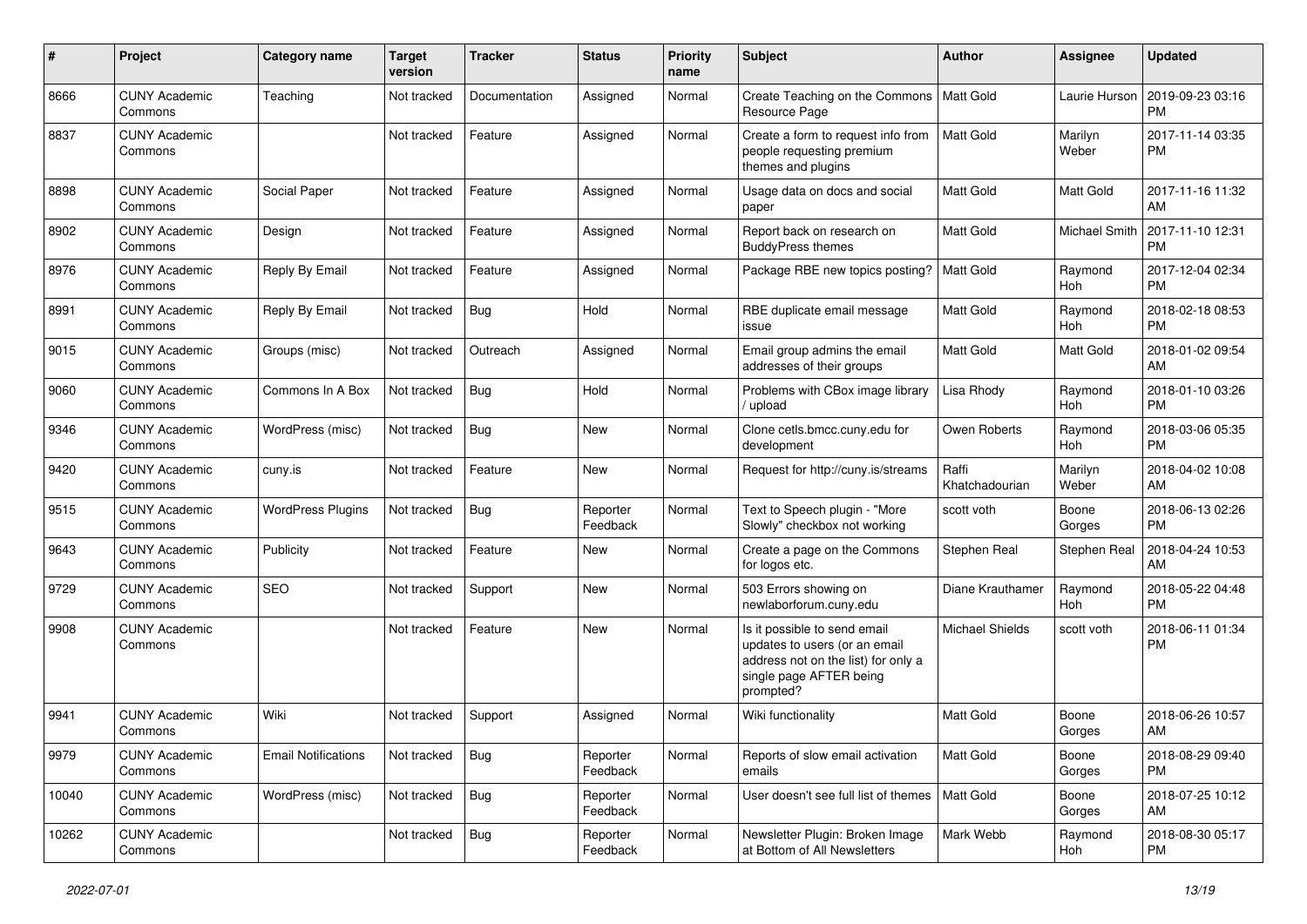| #     | Project                         | <b>Category name</b>     | Target<br>version | <b>Tracker</b> | <b>Status</b>        | <b>Priority</b><br>name | <b>Subject</b>                                                                       | <b>Author</b>           | <b>Assignee</b>    | <b>Updated</b>                |
|-------|---------------------------------|--------------------------|-------------------|----------------|----------------------|-------------------------|--------------------------------------------------------------------------------------|-------------------------|--------------------|-------------------------------|
| 10273 | <b>CUNY Academic</b><br>Commons | Registration             | Not tracked       | Support        | Reporter<br>Feedback | Normal                  | users combining CF and campus<br>address                                             | Marilyn Weber           |                    | 2019-09-18 10:58<br>AM.       |
| 10657 | <b>CUNY Academic</b><br>Commons |                          | Not tracked       | Support        | Reporter<br>Feedback | Normal                  | child theme problems                                                                 | Marilyn Weber           |                    | 2018-11-08 01:19<br><b>PM</b> |
| 10769 | <b>CUNY Academic</b><br>Commons | <b>WordPress Themes</b>  | Not tracked       | <b>Bug</b>     | Reporter<br>Feedback | Normal                  | 2011 Theme Sidebar                                                                   | Mark Webb               |                    | 2018-12-04 04:09<br><b>PM</b> |
| 10794 | <b>CUNY Academic</b><br>Commons | Performance              | Not tracked       | <b>Bug</b>     | <b>New</b>           | Normal                  | Memcached connection<br>occasionally breaks                                          | <b>Boone Gorges</b>     | Boone<br>Gorges    | 2018-12-06 03:30<br><b>PM</b> |
| 10839 | <b>CUNY Academic</b><br>Commons | About page               | Not tracked       | Support        | New                  | Normal                  | <b>Mission Statement Needs</b><br>Revision                                           | scott voth              | Matt Gold          | 2018-12-26 10:58<br>AM        |
| 10982 | <b>CUNY Academic</b><br>Commons | Domain Mapping           | Not tracked       | Support        | Reporter<br>Feedback | Normal                  | <b>CNAME</b> question                                                                | scott voth              |                    | 2019-01-22 04:29<br><b>PM</b> |
| 11077 | <b>CUNY Academic</b><br>Commons | Events                   | Not tracked       | Feature        | Reporter<br>Feedback | Normal                  | Show event category description<br>in event list view                                | Raffi<br>Khatchadourian |                    | 2019-02-12 10:38<br><b>PM</b> |
| 11120 | <b>CUNY Academic</b><br>Commons | <b>WordPress Plugins</b> | Not tracked       | Bug            | Reporter<br>Feedback | Normal                  | Events Manager Events Not<br>Showing Up                                              | Mark Webb               |                    | 2019-02-27 04:10<br><b>PM</b> |
| 11149 | <b>CUNY Academic</b><br>Commons |                          | Not tracked       | Support        | Reporter<br>Feedback | Normal                  | comments getting blocked                                                             | Marilyn Weber           | Raymond<br>Hoh     | 2019-03-26 11:40<br>AM        |
| 11386 | <b>CUNY Academic</b><br>Commons | WordPress - Media        | Not tracked       | Support        | Reporter<br>Feedback | Normal                  | disappearing images                                                                  | scott voth              | Boone<br>Gorges    | 2019-05-14 10:32<br>AM        |
| 11393 | <b>CUNY Academic</b><br>Commons |                          | Not tracked       | Publicity      | New                  | Normal                  | After 1.15 release, ceate a hero<br>slide and post about adding a site<br>to a group | scott voth              | Patrick<br>Sweeney | 2019-05-14 10:32<br>AM        |
| 11415 | <b>CUNY Academic</b><br>Commons | <b>WordPress Plugins</b> | Not tracked       | Bug            | Reporter<br>Feedback | Normal                  | <b>Blog Subscriptions in Jetpack</b>                                                 | Laurie Hurson           |                    | 2019-05-14 10:34<br>AM        |
| 11449 | <b>CUNY Academic</b><br>Commons | WordPress - Media        | Not tracked       | Support        | Reporter<br>Feedback | Normal                  | Cloning Media Library for JITP<br>from Staging to Production Site                    | <b>Patrick DeDauw</b>   | Boone<br>Gorges    | 2019-05-13 12:00<br><b>PM</b> |
| 11493 | <b>CUNY Academic</b><br>Commons | Domain Mapping           | Not tracked       | Support        | Reporter<br>Feedback | Normal                  | Domain Mapping Request - Talia<br>Schaffer                                           | scott voth              | Matt Gold          | 2019-08-06 08:39<br>AM        |
| 11509 | <b>CUNY Academic</b><br>Commons |                          | Not tracked       | Support        | Reporter<br>Feedback | Normal                  | deleted Page causing a Menu<br>problem?                                              | Marilyn Weber           |                    | 2019-06-04 09:54<br><b>AM</b> |
| 11517 | <b>CUNY Academic</b><br>Commons |                          | Not tracked       | Feature        | Assigned             | Normal                  | wp-accessibility plugin should not<br>strip 'target=" blank" by default              | Boone Gorges            | Laurie Hurson      | 2019-09-24 09:57<br>AM        |
| 11519 | <b>CUNY Academic</b><br>Commons |                          | Not tracked       | Support        | Assigned             | Normal                  | comment option not appearing                                                         | Marilyn Weber           |                    | 2019-09-24 10:28<br>AM        |
| 11545 | <b>CUNY Academic</b><br>Commons | <b>WordPress Plugins</b> | Not tracked       | Support        | New                  | Normal                  | <b>Twitter searches in WordPress</b>                                                 | Gina Cherry             | Matt Gold          | 2019-09-23 01:03<br><b>PM</b> |
| 11556 | <b>CUNY Academic</b><br>Commons | Courses                  | Not tracked       | <b>Bug</b>     | Reporter<br>Feedback | Normal                  | Instructor name given in course<br>listing                                           | Tom Harbison            |                    | 2019-06-25 04:12<br><b>PM</b> |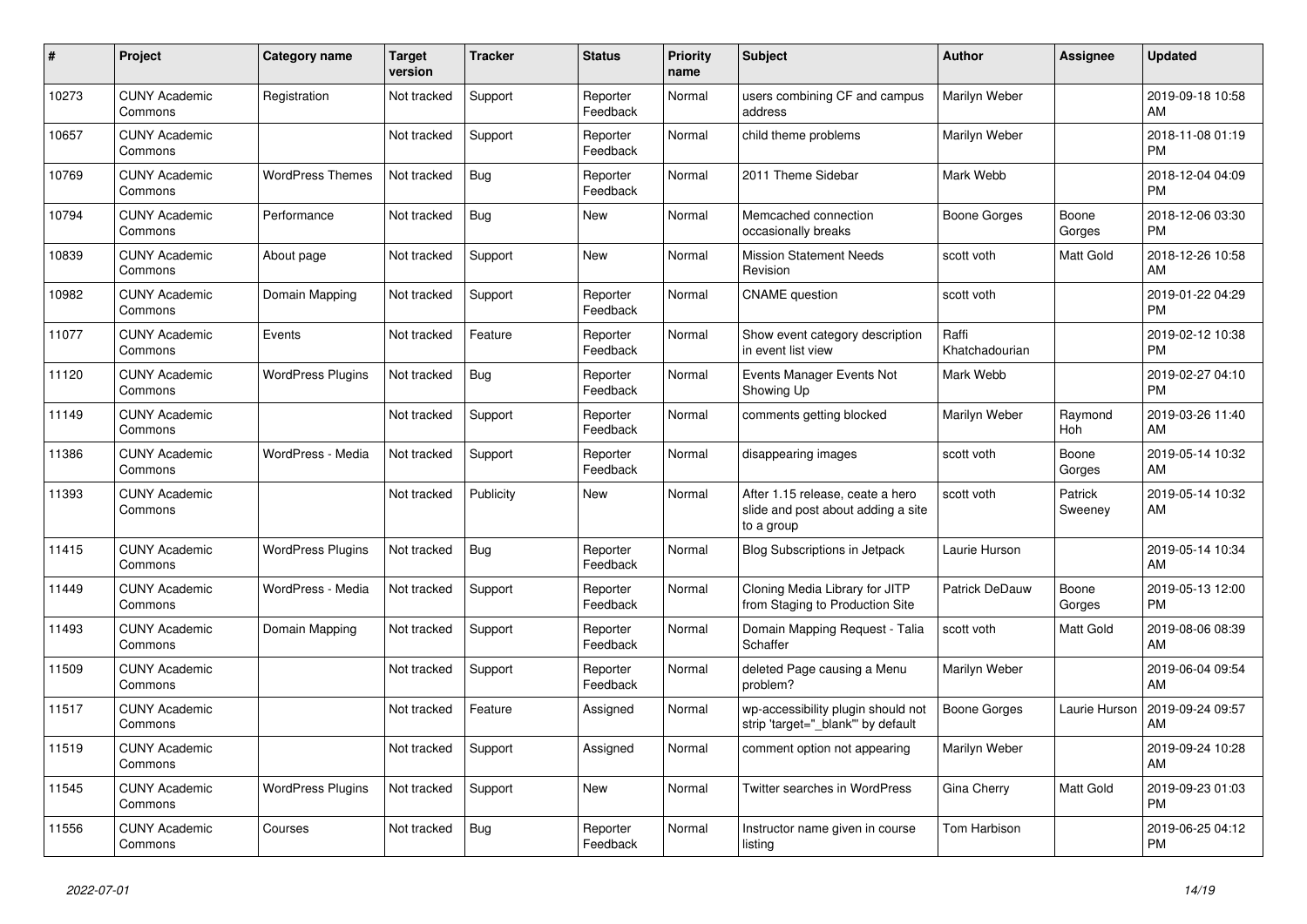| #     | Project                         | <b>Category name</b>      | <b>Target</b><br>version | Tracker       | <b>Status</b>        | <b>Priority</b><br>name | <b>Subject</b>                                                                                | Author              | <b>Assignee</b>    | <b>Updated</b>                |
|-------|---------------------------------|---------------------------|--------------------------|---------------|----------------------|-------------------------|-----------------------------------------------------------------------------------------------|---------------------|--------------------|-------------------------------|
| 11624 | <b>CUNY Academic</b><br>Commons | WordPress (misc)          | Not tracked              | Support       | <b>New</b>           | Normal                  | Change pages into posts or swap<br>database for a Commons site?                               | Stephen Klein       | Raymond<br>Hoh     | 2019-07-09 11:04<br>AM        |
| 11771 | <b>CUNY Academic</b><br>Commons |                           | Not tracked              | Support       | Reporter<br>Feedback | Normal                  | post displays in sections                                                                     | Marilyn Weber       |                    | 2019-08-20 10:34<br>AM        |
| 11787 | <b>CUNY Academic</b><br>Commons |                           | Not tracked              | Support       | Reporter<br>Feedback | Normal                  | automated comments notifications<br>on ZenDesk                                                | Marilyn Weber       |                    | 2019-08-26 06:18<br><b>PM</b> |
| 11848 | <b>CUNY Academic</b><br>Commons |                           | Not tracked              | Support       | Hold                 | Normal                  | a Dean of Faculty wants to share<br>a large file                                              | Marilyn Weber       |                    | 2019-09-24 08:44<br>AM        |
| 11879 | <b>CUNY Academic</b><br>Commons |                           | Not tracked              | Bug           | <b>New</b>           | Normal                  | Hypothesis comments appearing<br>on multiple, different pdfs across<br>blogs                  | Laurie Hurson       | Laurie Hurson      | 2019-09-19 02:39<br>PM        |
| 11883 | <b>CUNY Academic</b><br>Commons | Help/Codex                | Not tracked              | Support       | <b>New</b>           | Normal                  | Need Embedding Help Page<br>Update (Tableau)                                                  | Anthony Wheeler     | scott voth         | 2019-09-24 08:49<br>AM        |
| 12004 | <b>CUNY Academic</b><br>Commons |                           | Not tracked              | Support       | Reporter<br>Feedback | Normal                  | Notifications for spam blog<br>comments                                                       | Gina Cherry         | Raymond<br>Hoh     | 2019-11-01 12:05<br><b>PM</b> |
| 12198 | <b>CUNY Academic</b><br>Commons |                           | Not tracked              | Bug           | Reporter<br>Feedback | Normal                  | Duplicate listing in My Sites                                                                 | Tom Harbison        |                    | 2019-12-09 05:50<br><b>PM</b> |
| 12247 | <b>CUNY Academic</b><br>Commons | Publicity                 | Not tracked              | Support       | <b>New</b>           | Normal                  | <b>Screenshot of First Commons</b><br>Homepage                                                | scott voth          | scott voth         | 2020-01-14 12:08<br><b>PM</b> |
| 12328 | <b>CUNY Academic</b><br>Commons |                           | Not tracked              | Support       | New                  | Normal                  | Sign up Code for Non-CUNY<br>Faculty                                                          | Laurie Hurson       |                    | 2020-01-28 10:25<br>AM        |
| 12350 | <b>CUNY Academic</b><br>Commons | <b>Blogs (BuddyPress)</b> | Not tracked              | Support       | Reporter<br>Feedback | Normal                  | URL creation problem                                                                          | Marilyn Weber       |                    | 2020-02-03 11:27<br>AM        |
| 12352 | <b>CUNY Academic</b><br>Commons |                           | Not tracked              | Support       | New                  | Normal                  | "posts list" page builder block<br>option                                                     | Marilyn Weber       |                    | 2020-02-03 01:29<br><b>PM</b> |
| 12360 | <b>CUNY Academic</b><br>Commons | <b>WordPress Themes</b>   | Not tracked              | <b>Bug</b>    | Reporter<br>Feedback | Normal                  | site just says "DANTE We are<br>currently in maintenance mode,<br>please check back shortly." | Marilyn Weber       |                    | 2020-02-04 12:13<br><b>PM</b> |
| 12382 | <b>CUNY Academic</b><br>Commons | Membership                | Not tracked              | Support       | <b>New</b>           | Normal                  | Email request change                                                                          | Marilyn Weber       | Marilyn<br>Weber   | 2020-02-06 12:56<br><b>PM</b> |
| 12392 | <b>CUNY Academic</b><br>Commons | Help/Codex                | Not tracked              | Documentation | New                  | Normal                  | Updates to Common Commons<br>Questions on Help Page                                           | scott voth          | Margaret<br>Galvan | 2020-02-11 10:53<br>AM        |
| 12436 | <b>CUNY Academic</b><br>Commons |                           | Not tracked              | <b>Bug</b>    | Assigned             | Normal                  | Nightly system downtime                                                                       | <b>Boone Gorges</b> |                    | 2020-08-01 09:30<br>AM        |
| 12438 | <b>CUNY Academic</b><br>Commons | Courses                   | Not tracked              | <b>Bug</b>    | New                  | Normal                  | Site appearing twice                                                                          | Laurie Hurson       | Boone<br>Gorges    | 2020-02-18 01:34<br><b>PM</b> |
| 12484 | <b>CUNY Academic</b><br>Commons |                           | Not tracked              | Support       | Reporter<br>Feedback | Normal                  | Sign up Code for COIL Course<br>starting in March                                             | Laurie Hurson       | Matt Gold          | 2020-03-02 02:26<br><b>PM</b> |
| 12741 | <b>CUNY Academic</b><br>Commons | <b>WordPress Plugins</b>  | Not tracked              | Support       | Reporter<br>Feedback | Normal                  | Tableau Public Viz Block                                                                      | Marilyn Weber       | Raymond<br>Hoh     | 2020-05-12 11:00<br>AM        |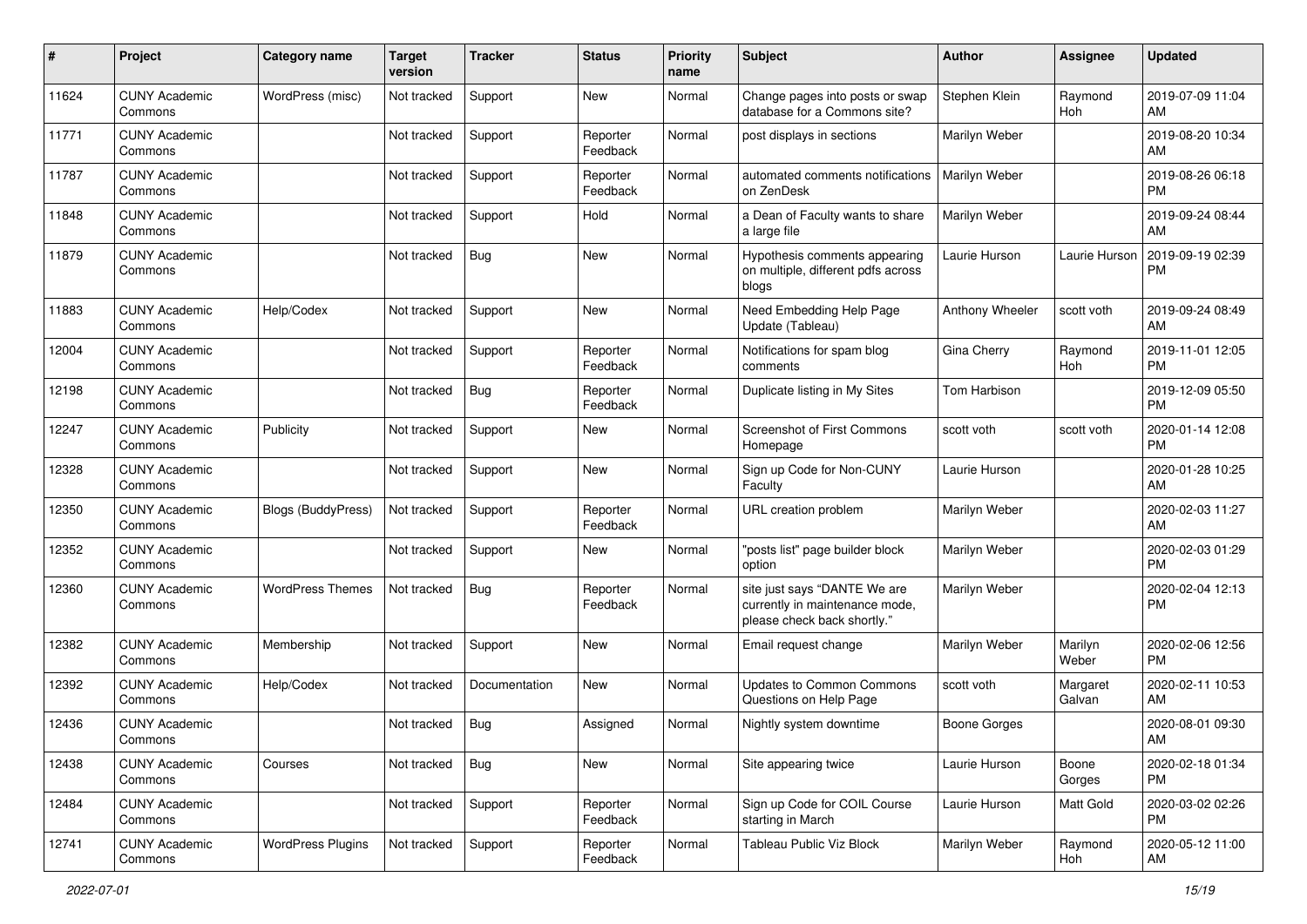| #     | Project                         | Category name           | <b>Target</b><br>version | <b>Tracker</b> | <b>Status</b>        | Priority<br>name | <b>Subject</b>                                                       | <b>Author</b>        | <b>Assignee</b> | <b>Updated</b>                |
|-------|---------------------------------|-------------------------|--------------------------|----------------|----------------------|------------------|----------------------------------------------------------------------|----------------------|-----------------|-------------------------------|
| 12911 | <b>CUNY Academic</b><br>Commons |                         | Not tracked              | Feature        | <b>New</b>           | Normal           | Block access to xmlrpc.php based<br>on User-Agent                    | <b>Boone Gorges</b>  | Boone<br>Gorges | 2020-06-09 05:12<br><b>PM</b> |
| 13034 | <b>CUNY Academic</b><br>Commons |                         | Not tracked              | Support        | Reporter<br>Feedback | Normal           | a site is asking people to join the<br>Commons to get a download     | Marilyn Weber        |                 | 2020-07-12 07:23<br>AM        |
| 13255 | <b>CUNY Academic</b><br>Commons |                         | Not tracked              | Support        | Reporter<br>Feedback | Normal           | Accessibility problems                                               | Marilyn Weber        |                 | 2020-09-01 05:48<br><b>PM</b> |
| 13286 | <b>CUNY Academic</b><br>Commons |                         | Not tracked              | Support        | <b>New</b>           | Normal           | problem connecting with<br>WordPress app                             | Marilyn Weber        | Raymond<br>Hoh  | 2020-09-08 11:16<br>AM        |
| 13328 | <b>CUNY Academic</b><br>Commons | Group Forums            | Not tracked              | Bug            | Reporter<br>Feedback | Normal           | cross-posting in two related<br>groups                               | Marilyn Weber        | Raymond<br>Hoh  | 2020-09-15 10:39<br><b>PM</b> |
| 13430 | <b>CUNY Academic</b><br>Commons | Reply By Email          | Not tracked              | Bug            | <b>New</b>           | Normal           | Delay in RBE                                                         | Luke Waltzer         | Raymond<br>Hoh  | 2020-10-13 11:16<br>AM        |
| 13949 | <b>CUNY Academic</b><br>Commons |                         | Not tracked              | Bug            | New                  | Normal           | Continued debugging of runaway<br>MySQL connections                  | <b>Matt Gold</b>     | Boone<br>Gorges | 2021-09-14 10:42<br>AM        |
| 13975 | <b>CUNY Academic</b><br>Commons | Social Paper            | Not tracked              | Support        | Reporter<br>Feedback | Normal           | can't approve comments on Social<br>Paper paper                      | Marilyn Weber        |                 | 2021-02-12 09:33<br>AM        |
| 14074 | <b>CUNY Academic</b><br>Commons | WordPress (misc)        | Not tracked              | Support        | Reporter<br>Feedback | Normal           | page password protection problem   Marilyn Weber                     |                      |                 | 2021-03-02 11:03<br>AM        |
| 14394 | <b>CUNY Academic</b><br>Commons |                         | Not tracked              | Feature        | <b>New</b>           | Normal           | Commons News Site - redesign                                         | scott voth           | scott voth      | 2021-09-14 10:46<br>AM        |
| 14398 | <b>CUNY Academic</b><br>Commons |                         | Not tracked              | Support        | Reporter<br>Feedback | Normal           | Events plug-in notification problem                                  | Marilyn Weber        |                 | 2021-05-11 11:21<br>AM        |
| 14475 | <b>CUNY Academic</b><br>Commons |                         | Not tracked              | Publicity      | <b>New</b>           | Normal           | <b>OER Showcase Page</b>                                             | Laurie Hurson        | Laurie Hurson   | 2021-09-14 10:46<br>AM        |
| 14483 | <b>CUNY Academic</b><br>Commons | WordPress - Media       | Not tracked              | Bug            | Reporter<br>Feedback | Normal           | <b>Wordpress PDF Embed Stopped</b><br>Working after JITP Media Clone | Patrick DeDauw       | Boone<br>Gorges | 2021-05-20 01:51<br><b>PM</b> |
| 14504 | <b>CUNY Academic</b><br>Commons |                         | Not tracked              | Publicity      | Reporter<br>Feedback | Normal           | Adding showcases to home page<br>menu                                | Laurie Hurson        | Boone<br>Gorges | 2022-01-19 03:26<br><b>PM</b> |
| 14538 | <b>CUNY Academic</b><br>Commons |                         | Not tracked              | Support        | Reporter<br>Feedback | Normal           | <b>Weebly To Commons</b>                                             | Laurie Hurson        |                 | 2021-09-14 10:47<br>AM        |
| 14629 | <b>CUNY Academic</b><br>Commons |                         | Not tracked              | Bug            | Reporter<br>Feedback | Normal           | Possible Post Order Bug?                                             | <b>Syelle Graves</b> |                 | 2021-09-14 10:47<br>AM        |
| 14842 | <b>CUNY Academic</b><br>Commons |                         | Not tracked              | Support        | Reporter<br>Feedback | Normal           | Question about widgets and block<br>editor                           | Gina Cherry          |                 | 2021-10-06 03:01<br><b>PM</b> |
| 14900 | <b>CUNY Academic</b><br>Commons |                         | Not tracked              | Support        | Reporter<br>Feedback | Normal           | previous theme?                                                      | Marilyn Weber        |                 | 2021-10-25 10:31<br>AM        |
| 14911 | <b>CUNY Academic</b><br>Commons | <b>WordPress Themes</b> | Not tracked              | Support        | <b>New</b>           | Normal           | Twentytwentyone theme                                                | Marilyn Weber        |                 | 2021-10-28 10:37<br>AM        |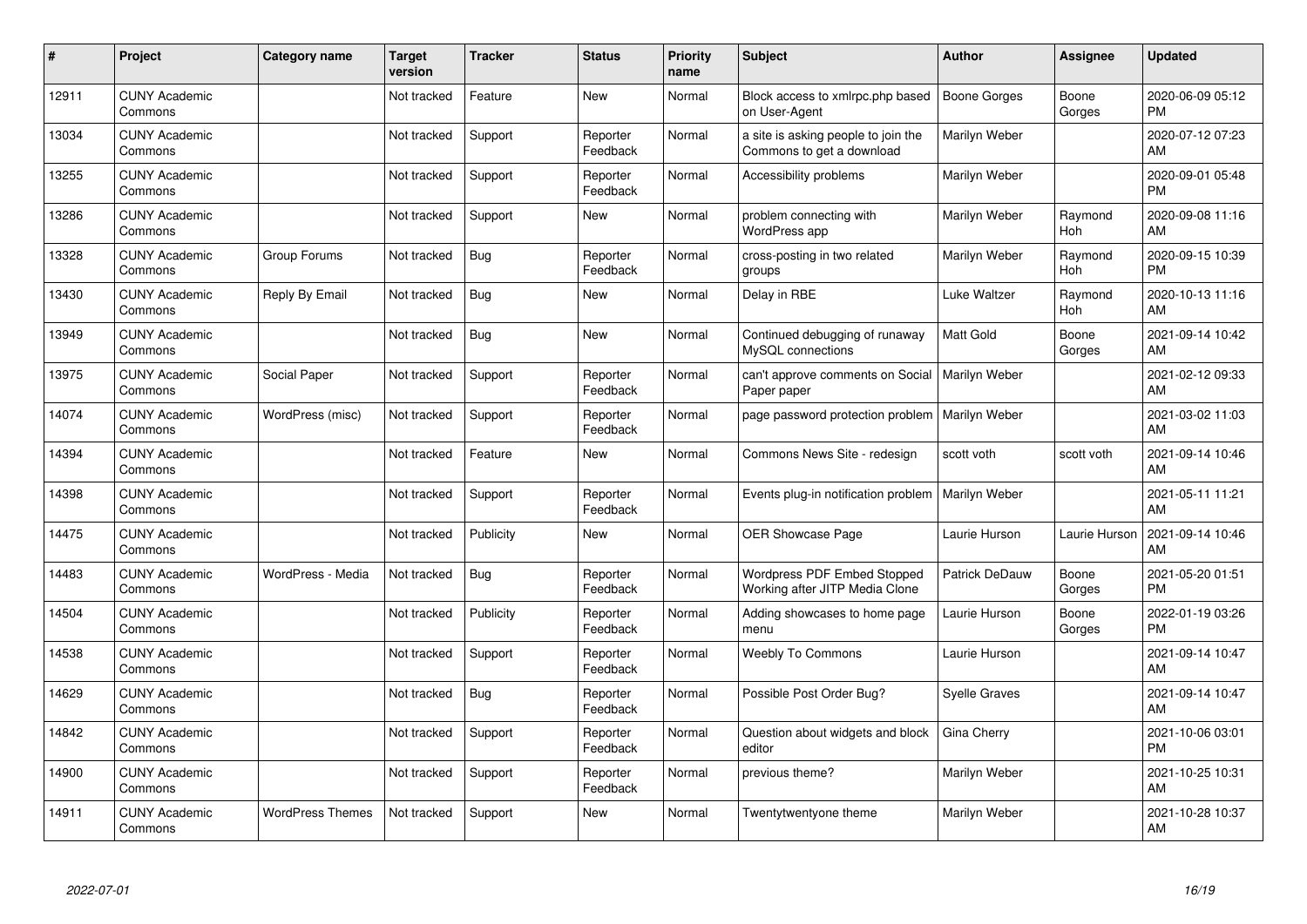| #     | <b>Project</b>                  | Category name              | <b>Target</b><br>version | <b>Tracker</b> | <b>Status</b>        | <b>Priority</b><br>name | <b>Subject</b>                                                                | <b>Author</b>           | Assignee            | <b>Updated</b>                |
|-------|---------------------------------|----------------------------|--------------------------|----------------|----------------------|-------------------------|-------------------------------------------------------------------------------|-------------------------|---------------------|-------------------------------|
| 14983 | <b>CUNY Academic</b><br>Commons | WordPress (misc)           | Not tracked              | Support        | Reporter<br>Feedback | Normal                  | "Read More" tag not working                                                   | Rebecca Krisel          | Raymond<br>Hoh      | 2021-11-23 01:17<br><b>PM</b> |
| 14994 | <b>CUNY Academic</b><br>Commons | cdev.gc.cuny.edu           | Not tracked              | Support        | In Progress          | Normal                  | Clear Cache on CDEV                                                           | scott voth              | Raymond<br>Hoh      | 2021-12-07 03:51<br><b>PM</b> |
| 15176 | <b>CUNY Academic</b><br>Commons |                            | Not tracked              | Support        | Reporter<br>Feedback | Normal                  | Archiving Q Writing & Old<br>Wordpress Sites on the Commons                   | Laurie Hurson           |                     | 2022-02-08 10:28<br>AM        |
| 15210 | <b>CUNY Academic</b><br>Commons | Analytics                  | Not tracked              | Design/UX      | <b>New</b>           | Normal                  | Google Analytics improvements                                                 | Colin McDonald          | Boone<br>Gorges     | 2022-05-24 10:47<br>AM        |
| 15242 | <b>CUNY Academic</b><br>Commons | Performance                | Not tracked              | Bug            | Reporter<br>Feedback | Normal                  | Slugist site                                                                  | Raffi<br>Khatchadourian | Boone<br>Gorges     | 2022-02-07 11:14<br>AM        |
| 15816 | <b>CUNY Academic</b><br>Commons |                            | Not tracked              | Support        | New                  | Normal                  | slow loading at SPS                                                           | Marilyn Weber           |                     | 2022-04-05 01:26<br><b>PM</b> |
| 15923 | <b>CUNY Academic</b><br>Commons |                            | Not tracked              | Feature        | Reporter<br>Feedback | Normal                  | <b>Bellows Plugin Adjustments</b>                                             | Laurie Hurson           |                     | 2022-04-20 10:10<br>AM        |
| 11968 | JustPublics@365<br>MediaCamp    |                            |                          | Feature        | <b>New</b>           | Normal                  | Nanoscience Retractable Display<br>Unit                                       | Donald Cherry           | Bonnie<br>Eissner   | 2021-02-19 08:50<br>AM        |
| 2571  | NYCDH Community<br>Site         |                            |                          | Feature        | Assigned             | Normal                  | Add Google custom search box to<br>homepage                                   | <b>Mark Newton</b>      | Raymond<br>Hoh      | 2013-05-18 07:49<br><b>PM</b> |
| 2573  | <b>NYCDH Community</b><br>Site  |                            |                          | Feature        | Reporter<br>Feedback | Normal                  | Add dh nyc twitter list feed to site                                          | Mark Newton             | Matt Gold           | 2013-05-16 11:42<br><b>PM</b> |
| 2574  | <b>NYCDH Community</b><br>Site  |                            |                          | Feature        | Assigned             | Normal                  | Add Way to Upload Files to<br>Groups                                          | <b>Mark Newton</b>      | Raymond<br>Hoh      | 2013-05-18 07:46<br><b>PM</b> |
| 8992  | <b>NYCDH Community</b><br>Site  |                            |                          | <b>Bug</b>     | Assigned             | Normal                  | Multiple RBE error reports                                                    | <b>Matt Gold</b>        | Raymond<br>Hoh      | 2017-12-11 05:43<br><b>PM</b> |
| 58    | <b>CUNY Academic</b><br>Commons | BuddyPress (misc)          | Future<br>release        | Feature        | Assigned             | Low                     | Make member search sortable by<br>last name                                   | Roberta Brody           | Boone<br>Gorges     | 2010-08-26 02:38<br><b>PM</b> |
| 310   | <b>CUNY Academic</b><br>Commons | BuddyPress (misc)          | Future<br>release        | Feature        | Assigned             | Low                     | <b>Friend Request Email</b>                                                   | <b>Matt Gold</b>        | Samantha<br>Raddatz | 2015-11-09 05:08<br><b>PM</b> |
| 333   | <b>CUNY Academic</b><br>Commons | <b>Email Notifications</b> | Future<br>release        | Feature        | Assigned             | Low                     | Delay Forum Notification Email<br>Delivery Until After Editing Period<br>Ends | <b>Matt Gold</b>        | Raymond<br>Hoh      | 2015-11-09 06:01<br><b>PM</b> |
| 519   | <b>CUNY Academic</b><br>Commons | <b>BuddyPress Docs</b>     | Future<br>release        | Feature        | Assigned             | Low                     | TOC for individual docs - for new<br>BP "wiki-like" plugin                    | scott voth              | Boone<br>Gorges     | 2015-11-09 05:54<br><b>PM</b> |
| 940   | <b>CUNY Academic</b><br>Commons | Redmine                    | Future<br>release        | Feature        | Assigned             | Low                     | Communication with users after<br>releases                                    | <b>Matt Gold</b>        | Dominic<br>Giglio   | 2012-09-09 04:36<br><b>PM</b> |
| 1165  | <b>CUNY Academic</b><br>Commons | Email Invitations          | Future<br>release        | Feature        | Assigned             | Low                     | Allow saved lists of invitees under<br>Send Invites                           | Boone Gorges            | Boone<br>Gorges     | 2015-11-09 06:03<br><b>PM</b> |
| 1166  | <b>CUNY Academic</b><br>Commons | <b>Email Invitations</b>   | Future<br>release        | Feature        | <b>New</b>           | Low                     | Better organizational tools for Sent<br>Invites                               | Boone Gorges            | Boone<br>Gorges     | 2015-11-09 06:02<br><b>PM</b> |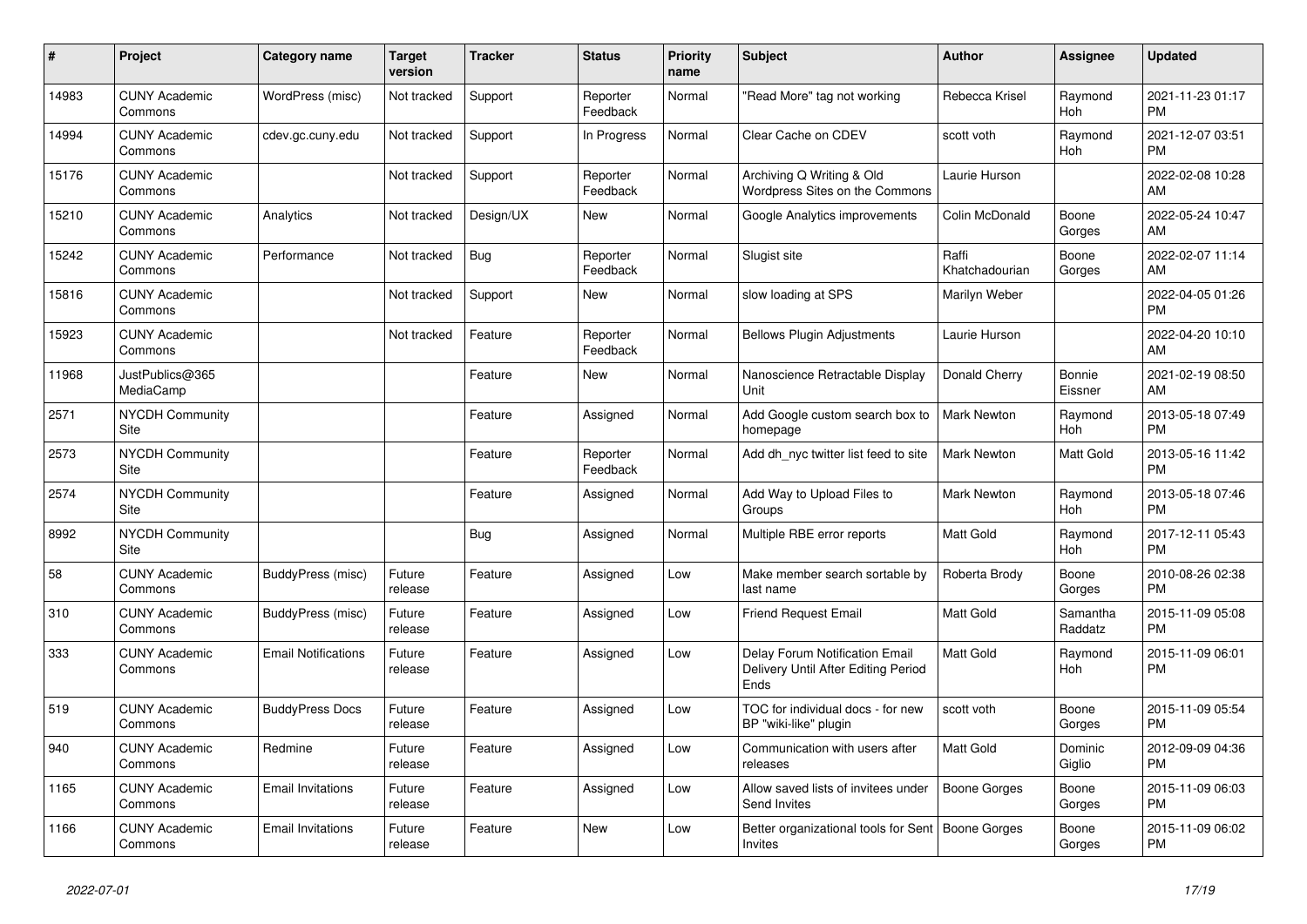| #    | <b>Project</b>                  | Category name            | <b>Target</b><br>version | <b>Tracker</b> | <b>Status</b>        | <b>Priority</b><br>name | <b>Subject</b>                                                                | <b>Author</b>       | Assignee            | <b>Updated</b>                |
|------|---------------------------------|--------------------------|--------------------------|----------------|----------------------|-------------------------|-------------------------------------------------------------------------------|---------------------|---------------------|-------------------------------|
| 1167 | <b>CUNY Academic</b><br>Commons | <b>Email Invitations</b> | Future<br>release        | Feature        | New                  | Low                     | Allow email invitations to be resent                                          | Boone Gorges        | Boone<br>Gorges     | 2015-11-12 12:53<br>AM        |
| 1192 | <b>CUNY Academic</b><br>Commons | <b>Group Files</b>       | Future<br>release        | Feature        | Assigned             | Low                     | When posting group files, allow<br>users to add a category without<br>saving  | Matt Gold           | Raymond<br>Hoh      | 2015-11-09 05:53<br><b>PM</b> |
| 1417 | <b>CUNY Academic</b><br>Commons | <b>BuddyPress Docs</b>   | Future<br>release        | Feature        | Assigned             | Low                     | <b>Bulk actions for BuddyPress Docs</b>                                       | <b>Boone Gorges</b> | Boone<br>Gorges     | 2016-10-17 10:41<br><b>PM</b> |
| 1423 | <b>CUNY Academic</b><br>Commons | BuddyPress (misc)        | Future<br>release        | Feature        | Assigned             | Low                     | Show an avatar for pingback<br>comment activity items                         | Boone Gorges        | Tahir Butt          | 2016-10-24 12:03<br><b>PM</b> |
| 1456 | <b>CUNY Academic</b><br>Commons | Group Invitations        | Future<br>release        | Feature        | Reporter<br>Feedback | Low                     | Invite to Group Button from Profile<br>Field                                  | Matt Gold           | Samantha<br>Raddatz | 2015-11-09 05:59<br><b>PM</b> |
| 1562 | <b>CUNY Academic</b><br>Commons | <b>WordPress Plugins</b> | Future<br>release        | Feature        | Assigned             | Low                     | Play with NYT Collaborative<br>Authoring Tool                                 | <b>Matt Gold</b>    | Boone<br>Gorges     | 2015-01-05 08:47<br><b>PM</b> |
| 1983 | <b>CUNY Academic</b><br>Commons | Home Page                | Future<br>release        | Feature        | Assigned             | Low                     | Media Library integration with<br>Featured Content plugin                     | Boone Gorges        | Dominic<br>Giglio   | 2014-03-17 10:34<br>AM        |
| 2013 | <b>CUNY Academic</b><br>Commons | <b>Public Portfolio</b>  | Future<br>release        | Feature        | Assigned             | Low                     | Have Profile Privacy Options show   Matt Gold<br>up only for filled-in fields |                     | Boone<br>Gorges     | 2015-11-09 06:09<br><b>PM</b> |
| 2223 | <b>CUNY Academic</b><br>Commons | <b>WordPress Plugins</b> | Future<br>release        | Feature        | Assigned             | Low                     | Add Participad to the CUNY<br><b>Academic Commons</b>                         | Matt Gold           | Boone<br>Gorges     | 2014-09-17 10:03<br><b>PM</b> |
| 2325 | <b>CUNY Academic</b><br>Commons | <b>BuddyPress (misc)</b> | Future<br>release        | Feature        | Assigned             | Low                     | Profile should have separate fields<br>for first/last names                   | local admin         | Boone<br>Gorges     | 2015-11-09 06:09<br><b>PM</b> |
| 2610 | <b>CUNY Academic</b><br>Commons | Group Invitations        | Future<br>release        | Feature        | Assigned             | Low                     | Request: Custom invitation<br>message to group invites                        | local admin         | Boone<br>Gorges     | 2015-11-09 06:13<br><b>PM</b> |
| 3048 | <b>CUNY Academic</b><br>Commons | Public Portfolio         | Future<br>release        | Feature        | New                  | Low                     | Images for rich text profile fields                                           | Boone Gorges        | Boone<br>Gorges     | 2014-02-19 12:56<br><b>PM</b> |
| 3080 | <b>CUNY Academic</b><br>Commons | <b>Group Files</b>       | Future<br>release        | Feature        | Assigned             | Low                     | Create a system to keep track of<br>file changes                              | Matt Gold           | Boone<br>Gorges     | 2014-02-26 10:04<br><b>PM</b> |
| 3354 | <b>CUNY Academic</b><br>Commons | <b>Group Files</b>       | Future<br>release        | Feature        | Assigned             | Low                     | Allow Group Download of Multiple<br><b>Selected Files</b>                     | <b>Matt Gold</b>    | <b>Chris Stein</b>  | 2014-08-01 08:50<br>AM        |
| 4535 | <b>CUNY Academic</b><br>Commons | My Commons               | Future<br>release        | Bug            | <b>New</b>           | Low                     | My Commons filter issue                                                       | scott voth          | Raymond<br>Hoh      | 2015-09-01 11:17<br>AM        |
| 5016 | <b>CUNY Academic</b><br>Commons | Events                   | Future<br>release        | Feature        | Assigned             | Low                     | Allow comments to be posted on<br>events                                      | <b>Matt Gold</b>    | Raymond<br>Hoh      | 2019-03-01 02:23<br><b>PM</b> |
| 5050 | <b>CUNY Academic</b><br>Commons | Social Paper             | Future<br>release        | Feature        | <b>New</b>           | Low                     | Making comments visible in SP<br>editing mode (SP suggestion #1)              | Marilyn Weber       | Samantha<br>Raddatz | 2019-09-17 11:10<br><b>PM</b> |
| 5052 | <b>CUNY Academic</b><br>Commons | Social Paper             | Future<br>release        | Feature        | New                  | Low                     | Sentence by sentence or line by<br>line comments (SP suggestion #3)           | Marilyn Weber       | Boone<br>Gorges     | 2016-02-11 10:24<br><b>PM</b> |
| 5053 | <b>CUNY Academic</b><br>Commons | Social Paper             | Future<br>release        | Feature        | <b>New</b>           | Low                     | Scrollable menu to add readers<br>(SP suggestion #4)                          | Marilyn Weber       | Samantha<br>Raddatz | 2016-04-21 05:21<br><b>PM</b> |